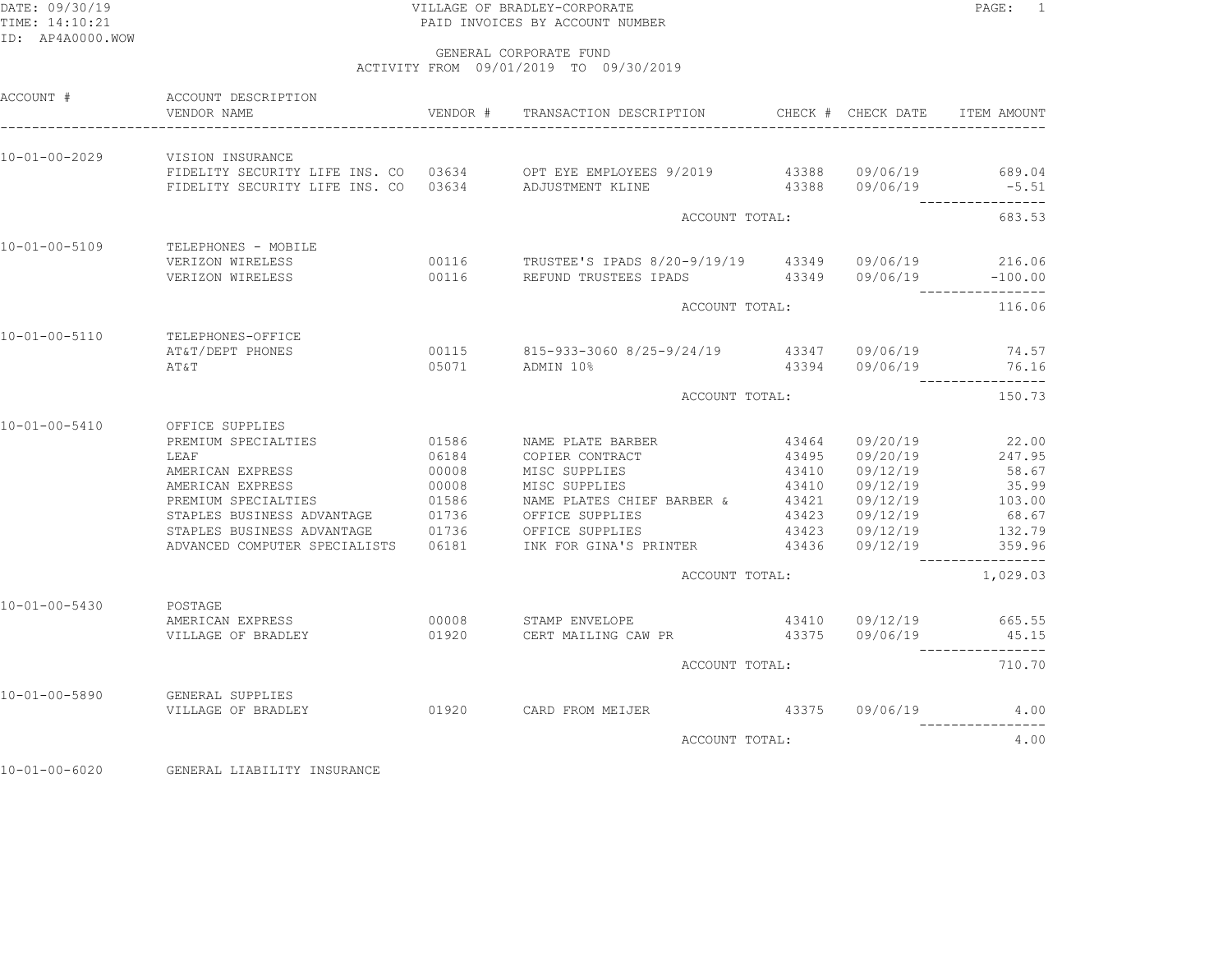## DATE: 09/30/19 PAGE: 2 TIME: 14:10:21 PAID INVOICES BY ACCOUNT NUMBER

| ACCOUNT #             | ACCOUNT DESCRIPTION<br>VENDOR NAME    | VENDOR # | TRANSACTION DESCRIPTION CHECK # CHECK DATE                                                                                                                                 |                |          | ITEM AMOUNT                              |
|-----------------------|---------------------------------------|----------|----------------------------------------------------------------------------------------------------------------------------------------------------------------------------|----------------|----------|------------------------------------------|
| 10-01-00-6020         | GENERAL LIABILITY INSURANCE           |          |                                                                                                                                                                            |                |          |                                          |
|                       |                                       |          | ILLINOIS PUBLIC RISK FUND 03410 WORKMAN'S COMP FOR 11/2019 43504 09/27/19 16,435.00<br>ILLINOIS PUBLIC RISK FUND 03410 WORKMEN'S COMP INS 10/2019 43382 09/06/19 16,435.00 |                |          |                                          |
|                       |                                       |          |                                                                                                                                                                            |                |          | ----------------                         |
|                       |                                       |          | ACCOUNT TOTAL:                                                                                                                                                             |                |          | 32,870.00                                |
| $10 - 01 - 00 - 6190$ | LEGAL FEES                            |          |                                                                                                                                                                            |                |          |                                          |
|                       | SPESIA & TAYLOR                       |          | 05082 JULY LEGAL FEES                                                                                                                                                      | 43487          |          | 09/20/19 16,929.00                       |
|                       | SPESIA & TAYLOR                       |          | 05082 JULY LIQUOR LEGAL                                                                                                                                                    |                |          | 43487 09/20/19 627.00                    |
|                       | SPESIA & TAYLOR                       | 05082    | JULY CCSD #758 LEGAL 43487                                                                                                                                                 |                |          | $09/20/19$ 2,850.00                      |
|                       |                                       |          |                                                                                                                                                                            | ACCOUNT TOTAL: |          | 20,406.00                                |
| 10-01-00-6191         | OTHER LEGAL COSTS                     |          |                                                                                                                                                                            |                |          |                                          |
|                       | HIATT, BRIAN                          |          | 03722 ADJUDICATION 8/2019 43482 09/20/19 481.25                                                                                                                            |                |          |                                          |
|                       |                                       |          |                                                                                                                                                                            | ACCOUNT TOTAL: |          | 481.25                                   |
| 10-01-00-6200         | TEMPORARY HELP                        |          |                                                                                                                                                                            |                |          |                                          |
|                       | <b>ACCOUNTEMPS</b>                    | 06032    | FY'20 BANK REC                                                                                                                                                             | 43490          |          | 09/20/19 1,690.00                        |
|                       | ACCOUNTEMPS                           | 06032    | FY 20 BANK REC                                                                                                                                                             | 43433          | 09/12/19 | 2,080.00                                 |
|                       | ACCOUNTEMPS                           |          | 06032 FY' 20 BANK REC                                                                                                                                                      | 43397          |          | $09/12/19$ 2,000.00<br>09/06/19 1,993.68 |
|                       | ACCOUNTEMPS                           | 06032    | FY-20 BOOK REC                                                                                                                                                             | 43397          |          | 09/06/19 1,932.84                        |
|                       |                                       |          | ACCOUNT TOTAL:                                                                                                                                                             |                |          | 7,696.52                                 |
|                       |                                       |          |                                                                                                                                                                            |                |          |                                          |
| 10-01-00-6410         | MEMBERSHIPS<br>AMERICAN EXPRESS 00008 |          | AMAZON MONTHLY MEMBERSHIP 43410 09/12/19 12.99                                                                                                                             |                |          |                                          |
|                       |                                       |          |                                                                                                                                                                            |                |          |                                          |
|                       |                                       |          | ACCOUNT TOTAL:                                                                                                                                                             |                |          | 12.99                                    |
| $10 - 01 - 00 - 6610$ | CONVENTIONS & MEETINGS                |          |                                                                                                                                                                            |                |          |                                          |
|                       | AMERICAN EXPRESS                      |          | 00008 CUPCAKES ALEXA LAST DAY 43410 09/12/19                                                                                                                               |                |          | 45.45                                    |
|                       |                                       |          | ACCOUNT TOTAL:                                                                                                                                                             |                |          | 45.45                                    |
| 10-01-00-7212         | TRAVEL & LODGING                      |          |                                                                                                                                                                            |                |          |                                          |
|                       | AMERICAN EXPRESS                      | 00008    | IEDC UBER                                                                                                                                                                  | 43410          | 09/12/19 | 48.65                                    |
|                       | AMERICAN EXPRESS                      | 00008    | IEDC UBER                                                                                                                                                                  | 43410          | 09/12/19 | 5.00                                     |
|                       | AMERICAN EXPRESS                      | 00008    | IEDC UBER                                                                                                                                                                  | 43410          | 09/12/19 | 10.39                                    |
|                       | AMERICAN EXPRESS                      | 00008    | IEDC UBER                                                                                                                                                                  | 43410          | 09/12/19 | 9.04                                     |
|                       | AMERICAN EXPRESS                      | 00008    | IEDC UBER                                                                                                                                                                  | 43410          | 09/12/19 | 3.00                                     |
|                       | AMERICAN EXPRESS                      | 00008    | IEDC UBER                                                                                                                                                                  | 43410          | 09/12/19 | 8.59                                     |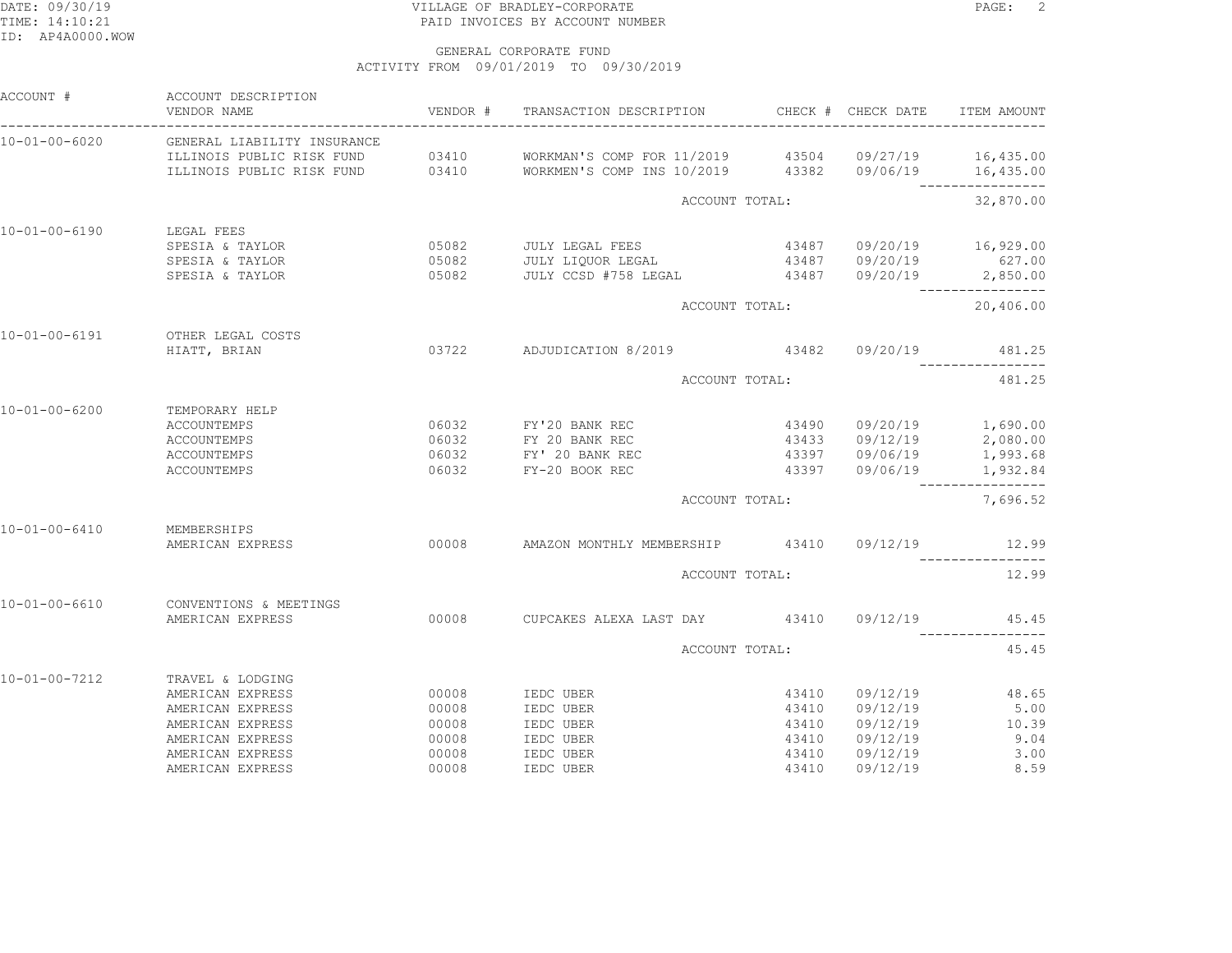# DATE: 09/30/19 PAGE: 3 PAGE: 3 TIME: 14:10:21 PAID INVOICES BY ACCOUNT NUMBER

| ACCOUNT #             | ACCOUNT DESCRIPTION<br>VENDOR NAME<br>______________________________________ | VENDOR # | TRANSACTION DESCRIPTION CHECK # CHECK DATE               |       |                                    | ITEM AMOUNT                               |
|-----------------------|------------------------------------------------------------------------------|----------|----------------------------------------------------------|-------|------------------------------------|-------------------------------------------|
| 10-01-00-7212         | TRAVEL & LODGING                                                             |          |                                                          |       |                                    |                                           |
|                       | AMERICAN EXPRESS                                                             | 00008    | IEDC UBER                                                | 43410 | 09/12/19                           | 1.00                                      |
|                       | AMERICAN EXPRESS                                                             | 00008    | IEDC UBER                                                | 43410 | 09/12/19                           | 8.42                                      |
|                       | AMERICAN EXPRESS                                                             | 00008    | IEDC UBER                                                | 43410 | 09/12/19                           | 3.00                                      |
|                       | AMERICAN EXPRESS                                                             | 00008    | IEDC UBER                                                |       | 43410  09/12/19<br>43410  09/12/19 | 8.00                                      |
|                       | AMERICAN EXPRESS                                                             | 00008    | IEDC UBER                                                |       |                                    | 3.00                                      |
|                       | AMERICAN EXPRESS                                                             | 00008    | IEDC UBER                                                |       |                                    | 43410 09/12/19 32.83                      |
|                       | AMERICAN EXPRESS                                                             | 00008    | IEDC UBER                                                |       | 43410 09/12/19                     | 5.00                                      |
|                       |                                                                              |          | ACCOUNT TOTAL:                                           |       |                                    | 145.92                                    |
| 10-01-00-7213         | MEALS & PER DIEM                                                             |          |                                                          |       |                                    |                                           |
|                       | AMERICAN EXPRESS                                                             | 00008    | IEDC MEAL                                                | 43410 | 09/12/19                           | 29.84                                     |
|                       | AMERICAN EXPRESS                                                             | 00008    | IEDC MEAL                                                | 43410 | 09/12/19                           | 30.92                                     |
|                       | AMERICAN EXPRESS                                                             | 00008    | IEDC MEAL                                                | 43410 | 09/12/19                           | 14.59                                     |
|                       | AMERICAN EXPRESS                                                             | 00008    | IEDC MEAL                                                | 43410 | 09/12/19                           | 4.51                                      |
|                       | AMERICAN EXPRESS                                                             | 00008    | IEDC MEAL                                                | 43410 | 09/12/19                           | 16.15                                     |
|                       | AMERICAN EXPRESS                                                             | 00008    | IEDC MEAL                                                |       | 43410 09/12/19                     | 16.85                                     |
|                       | AMERICAN EXPRESS                                                             | 00008    | IEDC MEAL                                                |       | 43410 09/12/19                     | 12.65                                     |
|                       | AMERICAN EXPRESS                                                             | 00008    | IEDC MEAL                                                |       | 43410 09/12/19                     | 16.45                                     |
|                       | WOJNAROWSKI, CATHERINE                                                       | 06028    | MEAL REIMB IEDC                                          |       | 43396 09/06/19                     | 39.84<br>------------                     |
|                       |                                                                              |          | ACCOUNT TOTAL:                                           |       |                                    | 181.80                                    |
| 10-01-00-7340         | OTHER FEES & SERVICES                                                        |          |                                                          |       |                                    |                                           |
|                       | AZAVAR AUDIT SOLUTIONS                                                       |          | 067001 PHONE AUDIT                                       |       |                                    | 43406 09/06/19 708.30<br>---------------- |
|                       |                                                                              |          | ACCOUNT TOTAL:                                           |       |                                    | 708.30                                    |
| 10-02-00-6046         | DENTAL INSURANCE                                                             |          |                                                          |       |                                    |                                           |
|                       | BLUE CROSS BLUE SHIELD                                                       | 00310    | DENTAL INS 10/2019 EMPLOYEES 43498 09/27/19 6,137.15     |       |                                    |                                           |
|                       | BLUE CROSS BLUE SHIELD                                                       | 00310    | ADJUSTMENT                                               |       | 43498 09/27/19                     | $-67.75$                                  |
|                       | BLUE CROSS BLUE SHIELD                                                       | 00310    | DENTAL 9/2019 EMPLOYEES 43352 09/06/19 6,397.74          |       |                                    |                                           |
|                       | BLUE CROSS BLUE SHIELD                                                       |          | 00310 ADJUSTMENT                                         |       | 43352 09/06/19                     | $-125.09$                                 |
|                       | BLUE CROSS BLUE SHIELD                                                       | 00310    | ADJUSTMENT CHANGE                                        | 43352 | 09/06/19                           | 80.09<br>----------------                 |
|                       |                                                                              |          | ACCOUNT TOTAL:                                           |       |                                    | 12,422.14                                 |
| $10 - 02 - 00 - 6047$ | LIFE & DISABILITY INSURANCE                                                  |          |                                                          |       |                                    |                                           |
|                       | DEARBORN NATIONAL                                                            |          | 03135 LIFE INS EMPLOYEES 10/2019 43472 09/20/19 1,274.03 |       |                                    |                                           |
|                       |                                                                              |          | ACCOUNT TOTAL:                                           |       |                                    | 1,274.03                                  |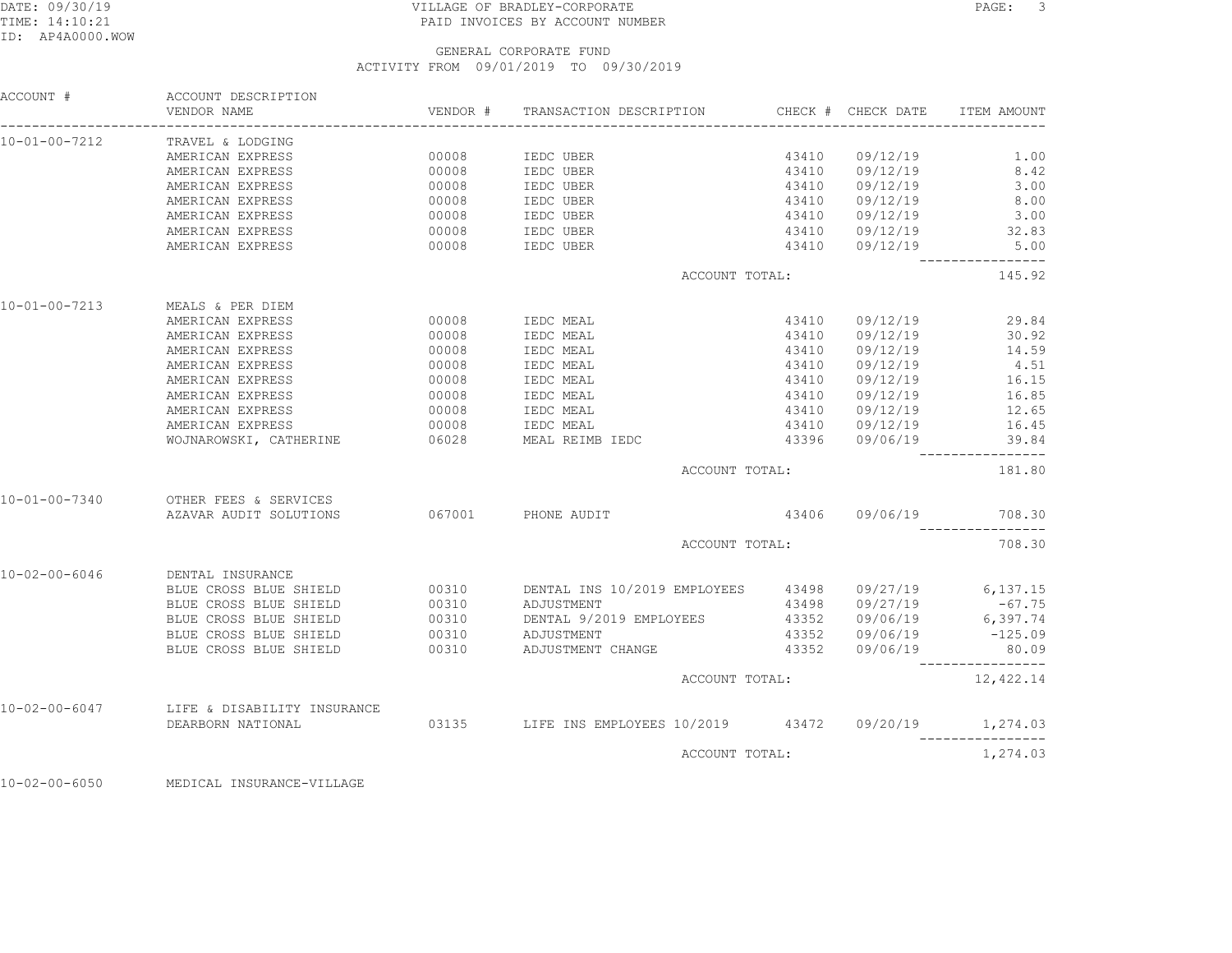# DATE: 09/30/19 PAGE: 4 TIME: 14:10:21 PAID INVOICES BY ACCOUNT NUMBER

|                           | ACCOUNT # ACCOUNT DESCRIPTION<br>VENDOR NAME | VENDOR # TRANSACTION DESCRIPTION    CHECK # CHECK DATE                                                                                                                                                                                                    |                                                                                            | ITEM AMOUNT         |
|---------------------------|----------------------------------------------|-----------------------------------------------------------------------------------------------------------------------------------------------------------------------------------------------------------------------------------------------------------|--------------------------------------------------------------------------------------------|---------------------|
| 10-02-00-6050             | MEDICAL INSURANCE-VILLAGE                    |                                                                                                                                                                                                                                                           |                                                                                            |                     |
|                           |                                              |                                                                                                                                                                                                                                                           |                                                                                            |                     |
|                           |                                              |                                                                                                                                                                                                                                                           |                                                                                            |                     |
|                           |                                              |                                                                                                                                                                                                                                                           |                                                                                            |                     |
|                           |                                              |                                                                                                                                                                                                                                                           |                                                                                            |                     |
|                           |                                              | BLUE CROSS BLUE SHIELD 00310 MEDICAL INS 10/2019 EMPLOYEES 43498 09/27/19 122,470.50<br>BLUE CROSS BLUE SHIELD 00310 ADJUSTMENT 43498 09/27/19 -1,622.72<br>BLUE CROSS BLUE SHIELD 00310 MEDICAL 9/2019 EMPLOYEES 43352 09/06/19 1                        |                                                                                            | ___________________ |
|                           |                                              | ACCOUNT TOTAL:                                                                                                                                                                                                                                            |                                                                                            | 248, 111.94         |
|                           | 10-02-00-6055 OPTIONAL INSURANCE PREMIUMS    |                                                                                                                                                                                                                                                           |                                                                                            |                     |
|                           |                                              |                                                                                                                                                                                                                                                           |                                                                                            |                     |
|                           |                                              |                                                                                                                                                                                                                                                           |                                                                                            |                     |
|                           |                                              | NEW YORK LIFE INSURANCE CO. 01499 0PT INS BARBER 9/2019 43503 09/27/19 9.99<br>NCPERS GROUP LIFE INS. 01472 10/2019 OPT INS 43461 09/20/19 192.00<br>AMERICAN HERITAGE LIFE INS CO 00083 OPT INS 8/2019 EMPLOYEE 43346 09/06/19 273.                      |                                                                                            |                     |
|                           |                                              | ACCOUNT TOTAL:                                                                                                                                                                                                                                            |                                                                                            | 475.26              |
| 10-02-00-6056             | EMPLOYEE DEDUCTIBLE REIMB                    |                                                                                                                                                                                                                                                           |                                                                                            |                     |
|                           | DOCKUS, ERIC                                 | 00281 REIMB ERIC DOCKUS 43439                                                                                                                                                                                                                             |                                                                                            | 09/20/19 296.50     |
|                           |                                              | REDMOND, BRENT<br>REDMOND, BRENT<br>REDMOND, BRENT<br>REDMOND, BRENT<br>REDMOND, BRENT<br>METH, RENNETTA<br>DUGAN, DANIELLE<br>DUGAN, DANIELLE<br>MITH, RENNETTA<br>200327<br>REIMB BRENT REDMOND<br>23440<br>REIMB BRENT REDMOND<br>23440<br>REIMB BRENT | $43440$ $09/20/19$ $255.35$<br>$43440$ $09/20/19$ $3,250.00$<br>$43440$ $09/20/19$ $36.56$ |                     |
|                           |                                              |                                                                                                                                                                                                                                                           |                                                                                            |                     |
|                           |                                              |                                                                                                                                                                                                                                                           |                                                                                            |                     |
|                           |                                              | REIMB DANIELLE DUGAN                         43443       09/20/19                     94.56<br>REIMB IAN SMITH                        43451      09/20/19                  498.52                                                                         |                                                                                            |                     |
|                           |                                              |                                                                                                                                                                                                                                                           |                                                                                            |                     |
|                           |                                              |                                                                                                                                                                                                                                                           |                                                                                            |                     |
|                           |                                              |                                                                                                                                                                                                                                                           |                                                                                            |                     |
|                           |                                              |                                                                                                                                                                                                                                                           |                                                                                            |                     |
|                           |                                              |                                                                                                                                                                                                                                                           |                                                                                            |                     |
|                           |                                              |                                                                                                                                                                                                                                                           |                                                                                            |                     |
|                           |                                              |                                                                                                                                                                                                                                                           |                                                                                            |                     |
|                           |                                              | O'CONNOR, BRANDON 63697 REIMB PAISLEY O'CONNOR OOP 43390 09/06/19 12.53                                                                                                                                                                                   |                                                                                            |                     |
|                           |                                              | ACCOUNT TOTAL:                                                                                                                                                                                                                                            |                                                                                            | 6,706.41            |
| 10-16-01-5109             | TELEPHONE-MOBILE                             |                                                                                                                                                                                                                                                           |                                                                                            |                     |
|                           |                                              | VERIZON WIRELESS 600116 ADMIN'S CELL 8/20-9/19/19 43349 09/06/19                                                                                                                                                                                          |                                                                                            | 66.62               |
|                           |                                              | ACCOUNT TOTAL:                                                                                                                                                                                                                                            |                                                                                            | 66.62               |
| 10-20-00-6410 MEMBERSHIPS |                                              | INTERNATIONAL INSTITUTE OF 00990 DEPUTY CLERK MMC 43501 09/27/19                                                                                                                                                                                          |                                                                                            |                     |
|                           |                                              |                                                                                                                                                                                                                                                           |                                                                                            | 50.00               |
|                           |                                              | ACCOUNT TOTAL:                                                                                                                                                                                                                                            |                                                                                            | 50.00               |
|                           |                                              |                                                                                                                                                                                                                                                           |                                                                                            |                     |

10-40-00-7310 ENGINEER COST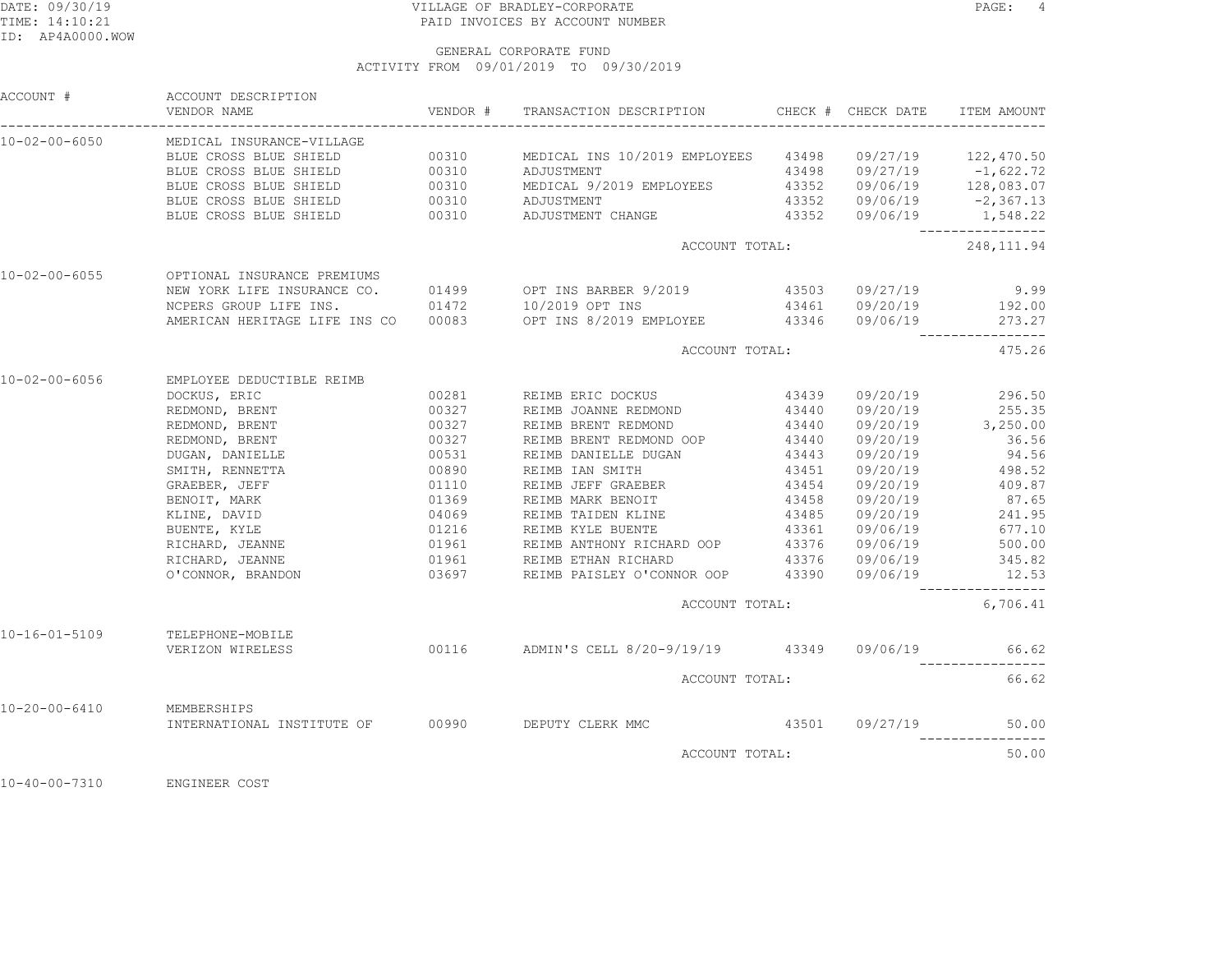## DATE: 09/30/19 PAGE: 5 PAGE: 5 TIME: 14:10:21 PAID INVOICES BY ACCOUNT NUMBER

| ACCOUNT #             | ACCOUNT DESCRIPTION<br>VENDOR NAME                     |                | VENDOR # TRANSACTION DESCRIPTION CHECK # CHECK DATE ITEM AMOUNT                                                |                |                      |                             |
|-----------------------|--------------------------------------------------------|----------------|----------------------------------------------------------------------------------------------------------------|----------------|----------------------|-----------------------------|
|                       | 10-40-00-7310 ENGINEER COST                            |                |                                                                                                                |                |                      |                             |
|                       | MG2A                                                   |                |                                                                                                                |                |                      | 620.00<br>120.00            |
|                       | MG2A                                                   |                |                                                                                                                |                |                      |                             |
|                       | MG2A                                                   |                | 01380 UTILITY REQUEST RIGHT OF WAY 43502 09/27/19 270.00                                                       |                |                      | _________________           |
|                       |                                                        |                | ACCOUNT TOTAL:                                                                                                 |                |                      | 1,010.00                    |
| 10-45-00-5109         | TELEPHONE-MOBILE                                       |                |                                                                                                                |                |                      |                             |
|                       | VERIZON WIRELESS                                       |                | 00116 PD CELLS 8/20-9/19/19 43349 09/06/19 528.05                                                              |                |                      |                             |
|                       | VERIZON WIRELESS                                       |                |                                                                                                                |                |                      |                             |
|                       | VERIZON WIRELESS                                       |                | 00116 PD AIR CARDS 8/20-9/19/19 43349 09/06/19 1,280.61<br>00116 REFUND 43349 09/06/19 -400.00                 |                |                      |                             |
|                       |                                                        |                | ACCOUNT TOTAL:                                                                                                 |                |                      | 1,408.66                    |
| 10-45-00-5110         | TELEPHONE-OFFICE                                       |                |                                                                                                                |                |                      |                             |
|                       | AT&T/DEPT PHONES                                       |                | 00115 815-933-3392 8/25-9/24/19 43347 09/06/19 292.08                                                          |                |                      |                             |
|                       | AΤ&Τ                                                   |                | 05071 POLICE 50%                                                                                               |                |                      | $43394$ $09/06/19$ $380.75$ |
|                       |                                                        |                | ACCOUNT TOTAL:                                                                                                 |                |                      | 672.83                      |
| 10-45-00-5112         | LEAD COMMUNICATIONS                                    |                |                                                                                                                |                |                      |                             |
|                       |                                                        |                | TECHOLOGY MANAGEMENT REV FUND 00929 LEADS FEES 7/2019 43417 09/12/19 523.                                      |                |                      | 523.56                      |
|                       |                                                        |                | ACCOUNT TOTAL:                                                                                                 |                |                      | 523.56                      |
| $10 - 45 - 00 - 5210$ | VEHICLE REPAIR & MAINTENANCE                           |                |                                                                                                                |                |                      |                             |
|                       | HOVE NISSAN, INC                                       |                | 00873 UNIT 223 OXYGEN SENSOR, WATER 43500 09/27/19 1,365.70                                                    |                |                      |                             |
|                       | HOVE NISSAN, INC 00873                                 |                | PUMP                                                                                                           |                | 43500 09/27/19       |                             |
|                       | HOVE NISSAN, INC                                       | 00873          | UNIT 224 OIL CHANGE 43500                                                                                      |                | 09/27/19             | 50.20                       |
|                       | HOVE NISSAN, INC                                       | 00873          | REPAIR/MAINT                                                                                                   |                | 43450 09/20/19       | 223.23                      |
|                       | HOVE NISSAN, INC                                       |                | 00873 REPAIR/MAINT                                                                                             | 43450          | 09/20/19             | 67.60                       |
|                       | HOVE NISSAN, INC                                       |                |                                                                                                                |                | 09/20/19             | 444.10                      |
|                       | HOVE NISSAN, INC                                       | 00873<br>00873 | UNIT 226 BRAKES REPLACED<br>UNIT 203 GASKET LEAK                                                               | 43450<br>43450 | 09/20/19             | 957.47                      |
|                       | HOVE NISSAN, INC                                       | 00873          | REPAIR/MAINT                                                                                                   |                | 09/20/19             | 17.05                       |
|                       | HOVE NISSAN, INC                                       | 00873<br>00873 | UNIT 211 OIL CHANGE                                                                                            | 43450<br>43450 | 09/20/19             | 54.10                       |
|                       | ILLINOIS FIRE & POLICE EQUIP. 01060                    |                | REPLACEMENT EMERGENCY LIGHTS 43453                                                                             |                |                      | 09/20/19 363.00             |
|                       |                                                        |                |                                                                                                                |                |                      | $09/20/19$ 175.00           |
|                       |                                                        |                | WILLIAMS COMMUNICATIONS<br>SERVPRO OF KANKAKEE COUNTY 03253 BIO-HAZARD CLEANING, UNIT 218 43469<br>TIPE TRACKS |                | 09/20/19             | 250.00                      |
|                       | TIRE TRACKS                                            | 01812          | UNIT 216 TIRE REPAIR 43425                                                                                     |                | 09/12/19             | 18.00                       |
|                       | TAYLOR FORD OF MANTENO 06166<br>HOVE NISSAN, INC 00873 |                |                                                                                                                | 43434          |                      | 35.00                       |
|                       |                                                        |                | UNIT ZUI<br>UNIT 282                                                                                           | 43358          | 09/12/19<br>09/06/19 | 243.74                      |
|                       | HOVE NISSAN, INC                                       |                | 00873 UNIT 283<br>00873 UNIT 213                                                                               | 43358          |                      | 09/06/19 1,549.91           |
|                       | HOVE NISSAN, INC                                       |                | <b>UNIT 213</b>                                                                                                | 43358          | 09/06/19             | 50.20                       |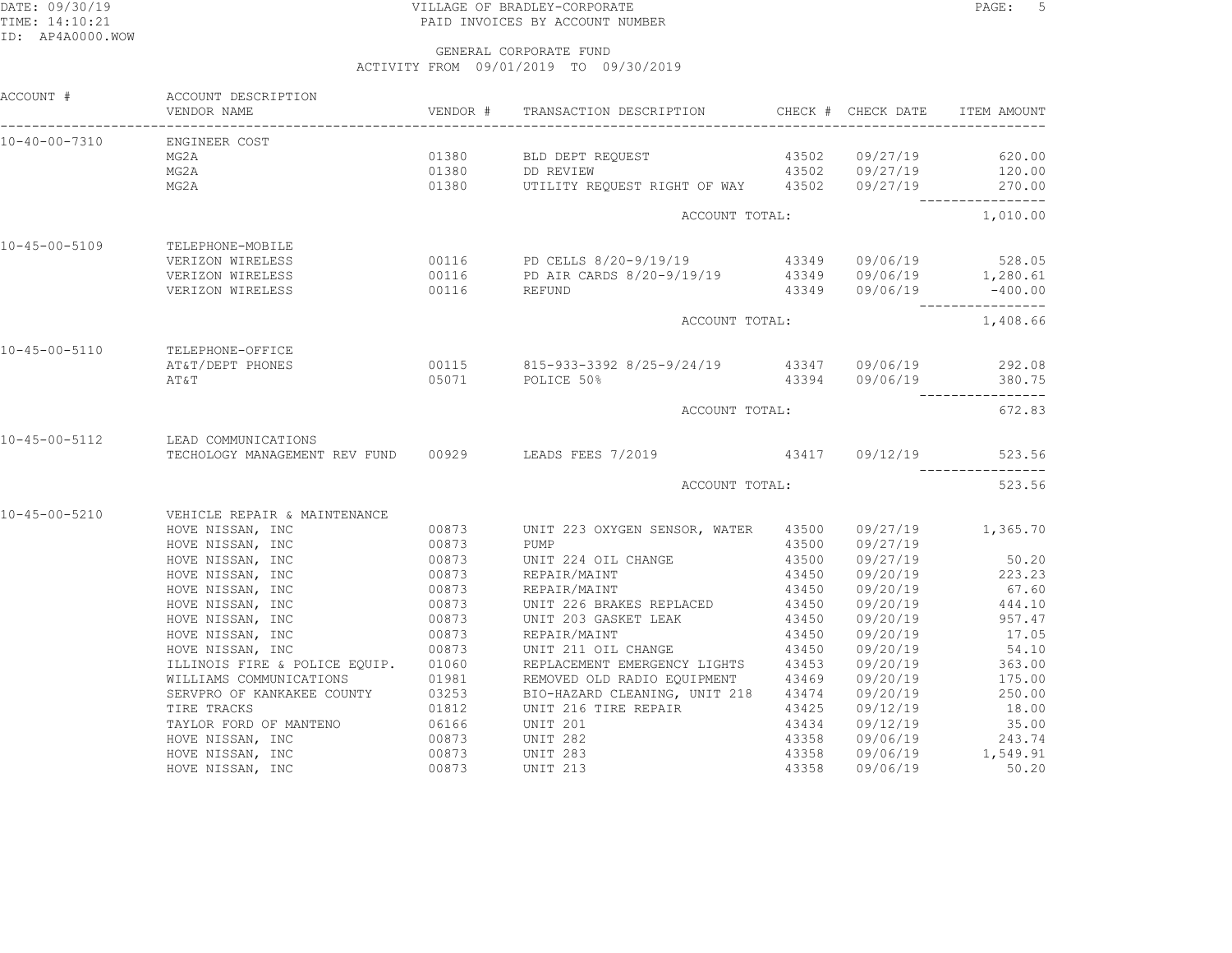# DATE: 09/30/19 PAGE: 6 TIME: 14:10:21 PAID INVOICES BY ACCOUNT NUMBER

### GENERAL CORPORATE FUNDACTIVITY FROM 09/01/2019 TO 09/30/2019

| ACCOUNT #             | ACCOUNT DESCRIPTION<br>VENDOR NAME            |              | VENDOR # TRANSACTION DESCRIPTION CHECK # CHECK DATE                                                                                                                                                                                  |                |                | ITEM AMOUNT                                |
|-----------------------|-----------------------------------------------|--------------|--------------------------------------------------------------------------------------------------------------------------------------------------------------------------------------------------------------------------------------|----------------|----------------|--------------------------------------------|
| $10 - 45 - 00 - 5210$ | VEHICLE REPAIR & MAINTENANCE                  |              |                                                                                                                                                                                                                                      |                |                |                                            |
|                       | HOVE NISSAN, INC                              | 00873        | UNIT 281                                                                                                                                                                                                                             | 43358          |                | $09/06/19$ 1,087.00                        |
|                       | HOVE NISSAN, INC                              | 00873        | UNIT 227                                                                                                                                                                                                                             |                | 43358 09/06/19 | 144.69                                     |
|                       |                                               |              |                                                                                                                                                                                                                                      |                |                |                                            |
|                       |                                               |              |                                                                                                                                                                                                                                      |                |                |                                            |
|                       |                                               |              |                                                                                                                                                                                                                                      |                |                |                                            |
|                       |                                               |              |                                                                                                                                                                                                                                      |                |                |                                            |
|                       |                                               |              |                                                                                                                                                                                                                                      |                |                |                                            |
|                       |                                               |              |                                                                                                                                                                                                                                      |                |                |                                            |
|                       |                                               |              | TAYLOR CHRYSLER DODGE 01786 UNIT 202<br>TAYLOR CHRYSLER DODGE 01786 UNIT 202<br>TAYLOR CHRYSLER DODGE 01786 UNIT 224 REAR DIFFERENTIAL 43374 09/06/19 963.94<br>TAYLOR CHRYSLER DODGE 01786 UNIT 224 REAR DIFFERENTIAL 43374 09/06/1 |                |                |                                            |
|                       |                                               |              | ACCOUNT TOTAL:                                                                                                                                                                                                                       |                |                | -----------------<br>10,329.32             |
| 10-45-00-5220         | VEHICLE FUEL, GAS, OIL                        |              |                                                                                                                                                                                                                                      |                |                |                                            |
|                       | WEX BANK                                      |              | 04059 PD FUEL 8/2019                                                                                                                                                                                                                 |                |                | 43393 09/06/19 5,567.25                    |
|                       | WEX BANK                                      | 04059 REBATE |                                                                                                                                                                                                                                      |                |                | 43393 09/06/19 -90.24                      |
|                       |                                               |              | ACCOUNT TOTAL:                                                                                                                                                                                                                       |                |                | 5,477.01                                   |
| 10-45-00-5310         | EQUIPMENT REPAIR                              |              |                                                                                                                                                                                                                                      |                |                |                                            |
|                       | AMERICAN EXPRESS                              |              | 00008 10 FLASHLIGHT BATTERIES FOR 43410 09/12/19 375.50                                                                                                                                                                              |                |                | ________________                           |
|                       |                                               |              | ACCOUNT TOTAL:                                                                                                                                                                                                                       |                |                | 375.50                                     |
| 10-45-00-5330         | EQUIPMENT PURCHASE                            |              |                                                                                                                                                                                                                                      |                |                |                                            |
|                       |                                               |              |                                                                                                                                                                                                                                      |                |                |                                            |
|                       |                                               |              | MOTOROLA SOLUTIONS, INC. 66367 ASSEMBLEY KITS & SMARTZONE 43496 09/20/19 744.32                                                                                                                                                      |                |                |                                            |
|                       |                                               |              |                                                                                                                                                                                                                                      |                | 43404 09/06/19 | 56.22                                      |
|                       | MOTOROLA SOLUTIONS, INC. 06367 PUSHBUTTON PTT |              |                                                                                                                                                                                                                                      |                |                |                                            |
|                       | MOTOROLA SOLUTIONS, INC.                      | 06367        | RADIO                                                                                                                                                                                                                                |                |                | 43404 09/06/19 273.75<br>----------------- |
|                       |                                               |              | ACCOUNT TOTAL:                                                                                                                                                                                                                       |                |                | 1,134.29                                   |
| $10 - 45 - 00 - 5410$ | OFFICE SUPPLIES                               |              |                                                                                                                                                                                                                                      |                |                |                                            |
|                       | LEAF                                          |              | 06184 COPIER CONTRACT                                                                                                                                                                                                                |                |                | 247.95                                     |
|                       |                                               |              |                                                                                                                                                                                                                                      | ACCOUNT TOTAL: |                | 247.95                                     |
| $10 - 45 - 00 - 6056$ | MEDICAL PAYMENTS                              |              |                                                                                                                                                                                                                                      |                |                |                                            |
|                       |                                               |              | PHYSICIANS IMMEDIATE CARE 04045 CROSSING GUARD PHYSICALS 43484 09/20/19 135.00                                                                                                                                                       |                |                |                                            |
|                       |                                               |              |                                                                                                                                                                                                                                      |                |                | 30.00                                      |
|                       |                                               |              |                                                                                                                                                                                                                                      |                |                | 178.35                                     |
|                       |                                               |              |                                                                                                                                                                                                                                      |                |                | 124.98                                     |
|                       |                                               |              | ACCOUNT TOTAL:                                                                                                                                                                                                                       |                |                | -----------------<br>468.33                |
|                       |                                               |              |                                                                                                                                                                                                                                      |                |                |                                            |

10-45-00-7211 TUITION REIMBURSEMENT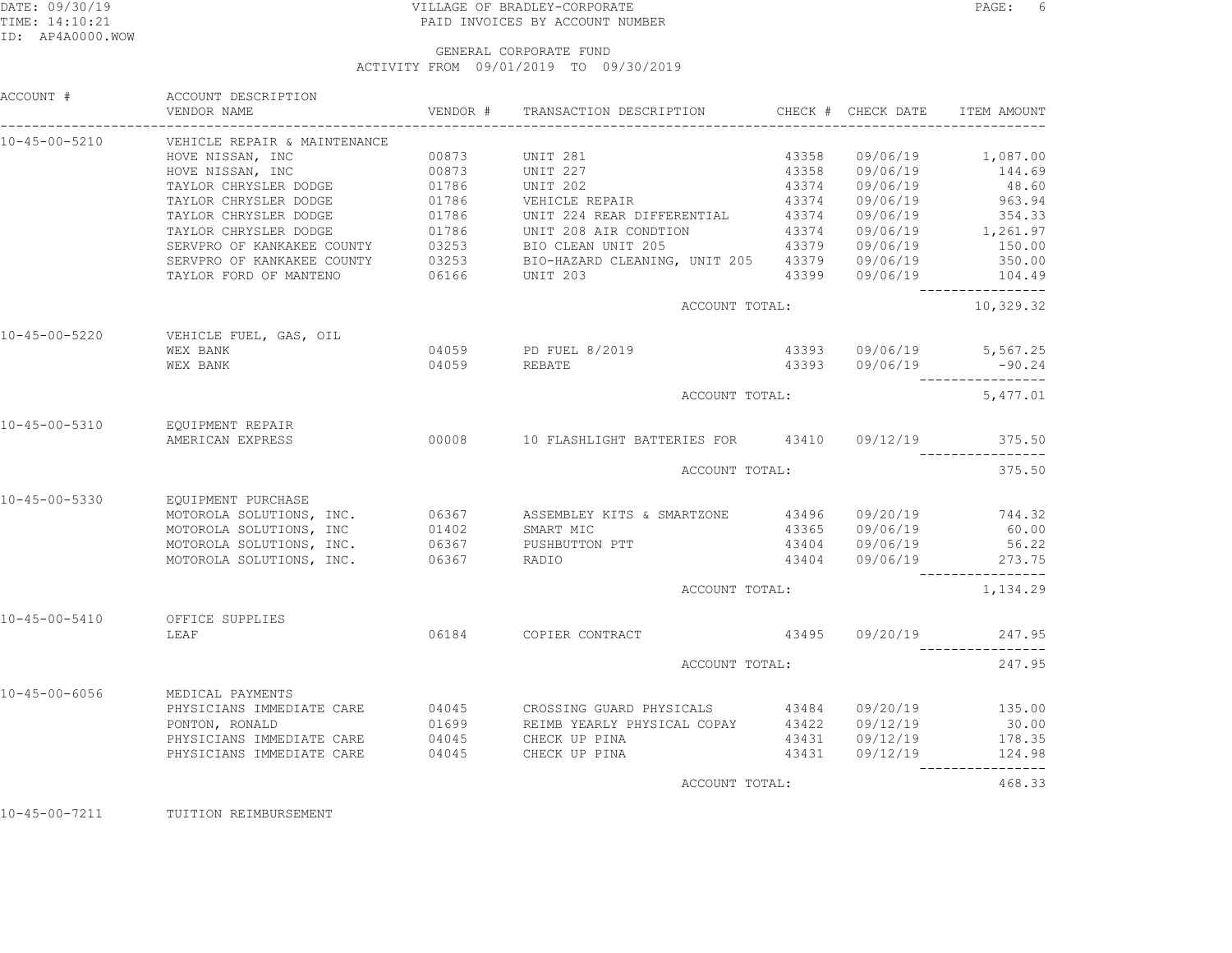# DATE: 09/30/19 PAGE: 7 TIME: 14:10:21 PAID INVOICES BY ACCOUNT NUMBER

 GENERAL CORPORATE FUNDACTIVITY FROM 09/01/2019 TO 09/30/2019

| ACCOUNT #             | ACCOUNT DESCRIPTION<br>VENDOR NAME                                                                                                                                                                                          |                | VENDOR # TRANSACTION DESCRIPTION                                                |  | CHECK # CHECK DATE      | ITEM AMOUNT      |
|-----------------------|-----------------------------------------------------------------------------------------------------------------------------------------------------------------------------------------------------------------------------|----------------|---------------------------------------------------------------------------------|--|-------------------------|------------------|
| 10-45-00-7211         | TUITION REIMBURSEMENT                                                                                                                                                                                                       |                | 00005 REIMB TUITION                                                             |  |                         |                  |
|                       | ANDERSON, CRAIG                                                                                                                                                                                                             |                |                                                                                 |  | 43437 09/20/19 3,240.00 |                  |
|                       |                                                                                                                                                                                                                             |                | ACCOUNT TOTAL:                                                                  |  |                         | 3,240.00         |
| $10 - 45 - 00 - 7213$ | MEALS & PER DIEM                                                                                                                                                                                                            |                |                                                                                 |  |                         |                  |
|                       | KLINE, DAVID                                                                                                                                                                                                                |                | 04069 REIMB MEALS TRAINING 43432 09/12/19 27.85                                 |  |                         | ________________ |
|                       |                                                                                                                                                                                                                             |                | ACCOUNT TOTAL:                                                                  |  |                         | 27.85            |
| $10 - 45 - 00 - 7340$ | OTHER FEES & SERVICES                                                                                                                                                                                                       |                |                                                                                 |  |                         |                  |
|                       | COMCAST                                                                                                                                                                                                                     | 01808 PD CABLE |                                                                                 |  | 43467 09/20/19 4.18     |                  |
|                       | XANKAKEE COUNTY <b>1148</b><br>23419 09/12/19 1,540.00<br>23419 09/12/19 1,540.00<br>236183 FINAL PMT DISPATCH REPORT 43402 09/06/19 3,700.00<br>256.00 MEDICAL GROUP OF KANKAKEE 06365 BAILEY PHYSICAL 2019 43403 09/06/19 |                |                                                                                 |  |                         |                  |
|                       |                                                                                                                                                                                                                             |                |                                                                                 |  |                         |                  |
|                       |                                                                                                                                                                                                                             |                | MEDICAL GROUP OF KANKAKEE 636.00 6365 KLINE PHYSICAL 2019 43403 09/06/19 636.00 |  |                         |                  |
|                       |                                                                                                                                                                                                                             |                | ACCOUNT TOTAL:                                                                  |  |                         | 6,436.18         |
| $10 - 45 - 00 - 8901$ | NATIONAL NIGHT OUT EXPENDITURE                                                                                                                                                                                              |                |                                                                                 |  |                         |                  |
|                       | AMERICAN EXPRESS                                                                                                                                                                                                            | 00008          | NNO RENTAL                                                                      |  | 43410 09/12/19          | 48.00            |
|                       | AMERICAN EXPRESS                                                                                                                                                                                                            | 00008          | REGISTRATION STICKERS 43410 09/12/19 101.00                                     |  |                         |                  |
|                       | AMERICAN EXPRESS                                                                                                                                                                                                            | 00008          | NNO 2019 RENTAL                                                                 |  | 43410 09/12/19          | 99.88            |
|                       | AMERICAN EXPRESS                                                                                                                                                                                                            | 00008          | SUPPLIES                                                                        |  | 43410 09/12/19          | 113.39           |
|                       | AMERICAN EXPRESS                                                                                                                                                                                                            | 00008          | FEE FOR STICKER                                                                 |  | 43410 09/12/19          | 2.37             |
|                       |                                                                                                                                                                                                                             |                | ACCOUNT TOTAL:                                                                  |  |                         | 364.64           |
| $10 - 45 - 00 - 8993$ | COMMUNITY PROJECTS                                                                                                                                                                                                          |                |                                                                                 |  |                         |                  |
|                       | AMERICAN EXPRESS                                                                                                                                                                                                            | 00008          | ST LOUIS RETIREMENT SUPPLIES $43410$ $09/12/19$                                 |  |                         | 53.96            |
|                       | AMERICAN EXPRESS                                                                                                                                                                                                            | 00008          | ST LOUIS RETIREMENT SUPPLIES 43410 09/12/19                                     |  |                         | 74.17            |
|                       | AMERICAN EXPRESS                                                                                                                                                                                                            | 00008          | JOHNSTON RETIREMENT SUPPLIES 43410 09/12/19                                     |  |                         | 55.64            |
|                       | AMERICAN EXPRESS<br>PREMIUM SPECIALTIES                                                                                                                                                                                     | 00008<br>01586 | JOHNSTON RETIREMENT SUPPLIES 43410 09/12/19<br>PLAOUE FOR ST LOUIS              |  | 43369 09/06/19          | 252.88<br>59.00  |
|                       |                                                                                                                                                                                                                             |                |                                                                                 |  |                         |                  |
|                       |                                                                                                                                                                                                                             |                | ACCOUNT TOTAL:                                                                  |  |                         | 495.65           |
| $10 - 45 - 45 - 5897$ | ANIMAL CONTROL EXPENSES                                                                                                                                                                                                     |                | KANKAKEE COUNTY ANIMAL CONTROL 01094 ANIMAL CONTROL FOR 8/2019 43418 09/12/19   |  |                         | 305.00           |
|                       |                                                                                                                                                                                                                             |                | ACCOUNT TOTAL:                                                                  |  |                         | 305.00           |
|                       |                                                                                                                                                                                                                             |                |                                                                                 |  |                         |                  |

10-50-00-5109 TELEPHONE-MOBILE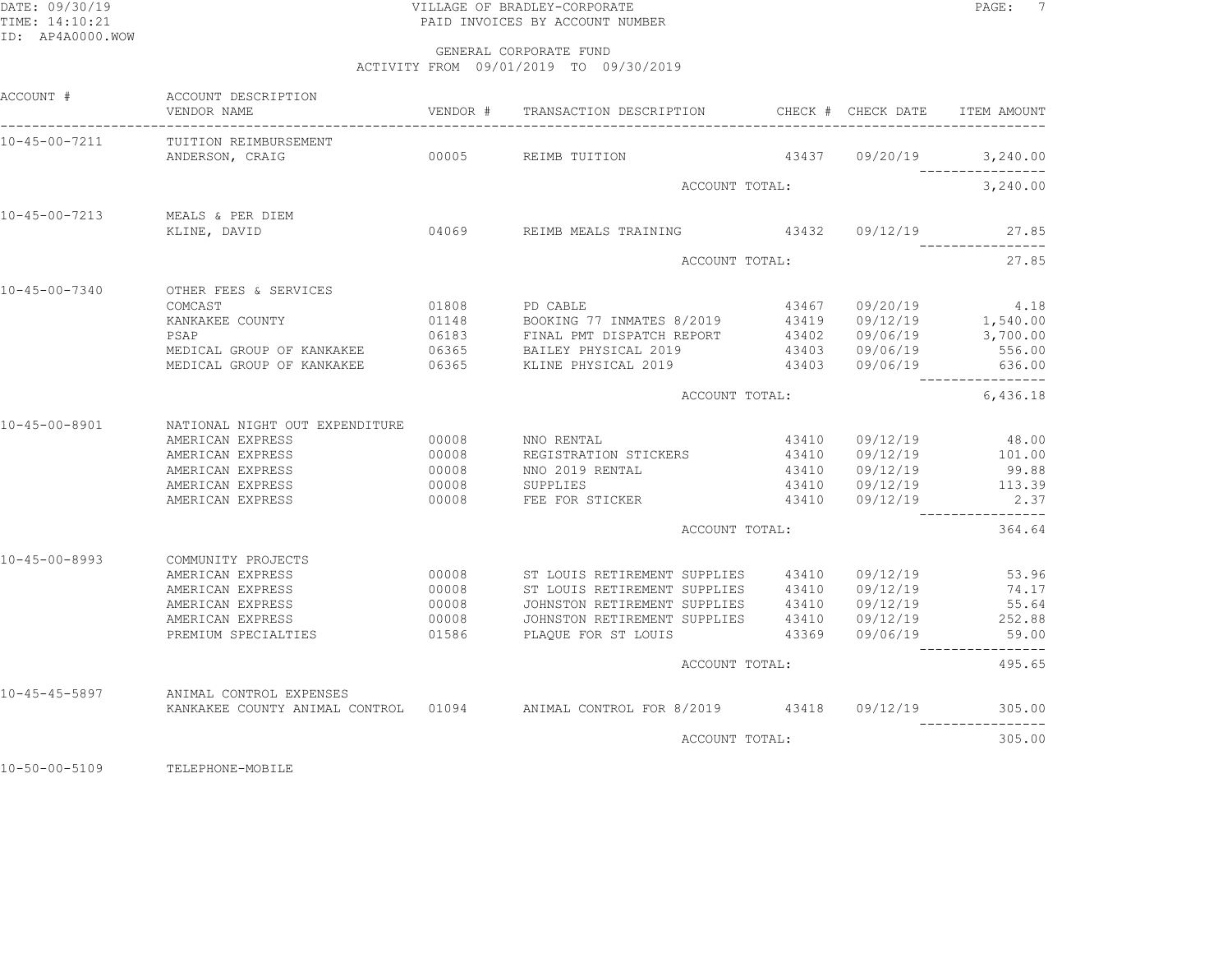# DATE: 09/30/19 PAGE: 8 TIME: 14:10:21 PAID INVOICES BY ACCOUNT NUMBER

GENERAL CORPORATE FUND

ACTIVITY FROM 09/01/2019 TO 09/30/2019

| ACCOUNT #                      | ACCOUNT DESCRIPTION<br>VENDOR NAME                                                                                              |       |                                                                                                                                                                                                                                                                                                                                                                                                                                                                                                                                                                                   |                |                                                                  |
|--------------------------------|---------------------------------------------------------------------------------------------------------------------------------|-------|-----------------------------------------------------------------------------------------------------------------------------------------------------------------------------------------------------------------------------------------------------------------------------------------------------------------------------------------------------------------------------------------------------------------------------------------------------------------------------------------------------------------------------------------------------------------------------------|----------------|------------------------------------------------------------------|
|                                | 10-50-00-5109 TELEPHONE-MOBILE<br>VERIZON WIRELESS<br>VERIZON WIRELESS 600116 FIRE AIR CARDS 8/20-9/19/19 43349 09/06/19 304.24 |       | 00116 FIRE CELLS 8/20-9/19/19 43349 09/06/19                                                                                                                                                                                                                                                                                                                                                                                                                                                                                                                                      |                | 154.61                                                           |
|                                |                                                                                                                                 |       | ACCOUNT TOTAL:                                                                                                                                                                                                                                                                                                                                                                                                                                                                                                                                                                    |                | 458.85                                                           |
| 10-50-00-5110                  | TELEPHONE-OFFICE<br>AT&T                                                                                                        |       | 05071 FIRE 3%                                                                                                                                                                                                                                                                                                                                                                                                                                                                                                                                                                     |                | 43394 09/06/19 22.84                                             |
|                                |                                                                                                                                 |       | ACCOUNT TOTAL:                                                                                                                                                                                                                                                                                                                                                                                                                                                                                                                                                                    |                | 22.84                                                            |
| 10-50-00-5210<br>10-50-00-5220 | VEHICLE REPAIR & MAINTENANCE<br>EJ EQUIPMENT, INC 60587 REPAIRS/MAINT E43<br>VEHICLE FUEL, GAS & OIL                            |       | EJ EQUIPMENT, INC 00587 REPAIRS/MAINT BRUSH 41 43499 09/27/19 548.46<br>EJ EQUIPMENT, INC 00587 REPAIRS TO E42 43445 09/20/19 1,446.72<br>EJ EQUIPMENT, INC 00587 REPAIRS TO T47, LEAK IN 43414 09/12/19 2,422.69<br>O'REILLY AUTO P<br>0'REILLY AUTO PARTS 03993 A45 DRIVER SIDE HEADLIGHT 43429 09/12/19 16.60<br>RIVER VALLEY TRUCK REPAIR, INC 01681 REPAIRS ENG 43 AIR LEAK 43370 09/06/19 518.71<br>RIVER VALLEY TRUCK REPAIR, INC 01681 REPAIRS ENG 43 BRAKES & VALVES 43370 09/06/19 825.90<br>O'REILLY AUTO PARTS 03993 MOTOR OIL 43392 09/06/19 19.99<br>ACCOUNT TOTAL: |                | 43499 09/27/19 647.43<br>6,446.50                                |
|                                | WEX BANK<br>WEX BANK                                                                                                            | 04059 | 04059 FD FUEL 8/2019<br><b>REBATE</b><br>ACCOUNT TOTAL:                                                                                                                                                                                                                                                                                                                                                                                                                                                                                                                           | 43393 09/06/19 | 43393 09/06/19 889.24<br>$-14.41$<br>-----------------<br>874.83 |
| 10-50-00-5310                  | EOUIPMENT REPAIR                                                                                                                |       |                                                                                                                                                                                                                                                                                                                                                                                                                                                                                                                                                                                   |                |                                                                  |
|                                | QUAD COUNTY FIRE EQUIPMENT 03765 REPAIR TO E42                                                                                  |       | WILLIAMS COMMUNICATIONS 01981 REMOVED OLD RADIO EQUIP E43 43469 09/20/19 400.00                                                                                                                                                                                                                                                                                                                                                                                                                                                                                                   |                | 43428  09/12/19  1,900.76<br>----------------                    |
|                                |                                                                                                                                 |       | ACCOUNT TOTAL:                                                                                                                                                                                                                                                                                                                                                                                                                                                                                                                                                                    |                | 2,300.76                                                         |
| $10 - 50 - 00 - 5330$          | EQUIPMENT PURCHASE                                                                                                              |       | ILLINOIS FIRE & POLICE EQUIP. 01060 MOUNTS FOR NEW RADIOS 43453 09/20/19 123.00<br>MANTENO COMMUNITY FIRE 03846 EQUIPMENT FOR NEW RADIOS 43483 09/20/19 368.30                                                                                                                                                                                                                                                                                                                                                                                                                    |                | ________________                                                 |
|                                |                                                                                                                                 |       | ACCOUNT TOTAL:                                                                                                                                                                                                                                                                                                                                                                                                                                                                                                                                                                    |                | 491.30                                                           |
| 10-50-00-5410                  | OFFICE SUPPLIES<br>LEAF                                                                                                         |       |                                                                                                                                                                                                                                                                                                                                                                                                                                                                                                                                                                                   |                | ----------------                                                 |
|                                |                                                                                                                                 |       | ACCOUNT TOTAL:                                                                                                                                                                                                                                                                                                                                                                                                                                                                                                                                                                    |                | 247.95                                                           |

10-50-00-5417 SOFTWARE MAINTENANCE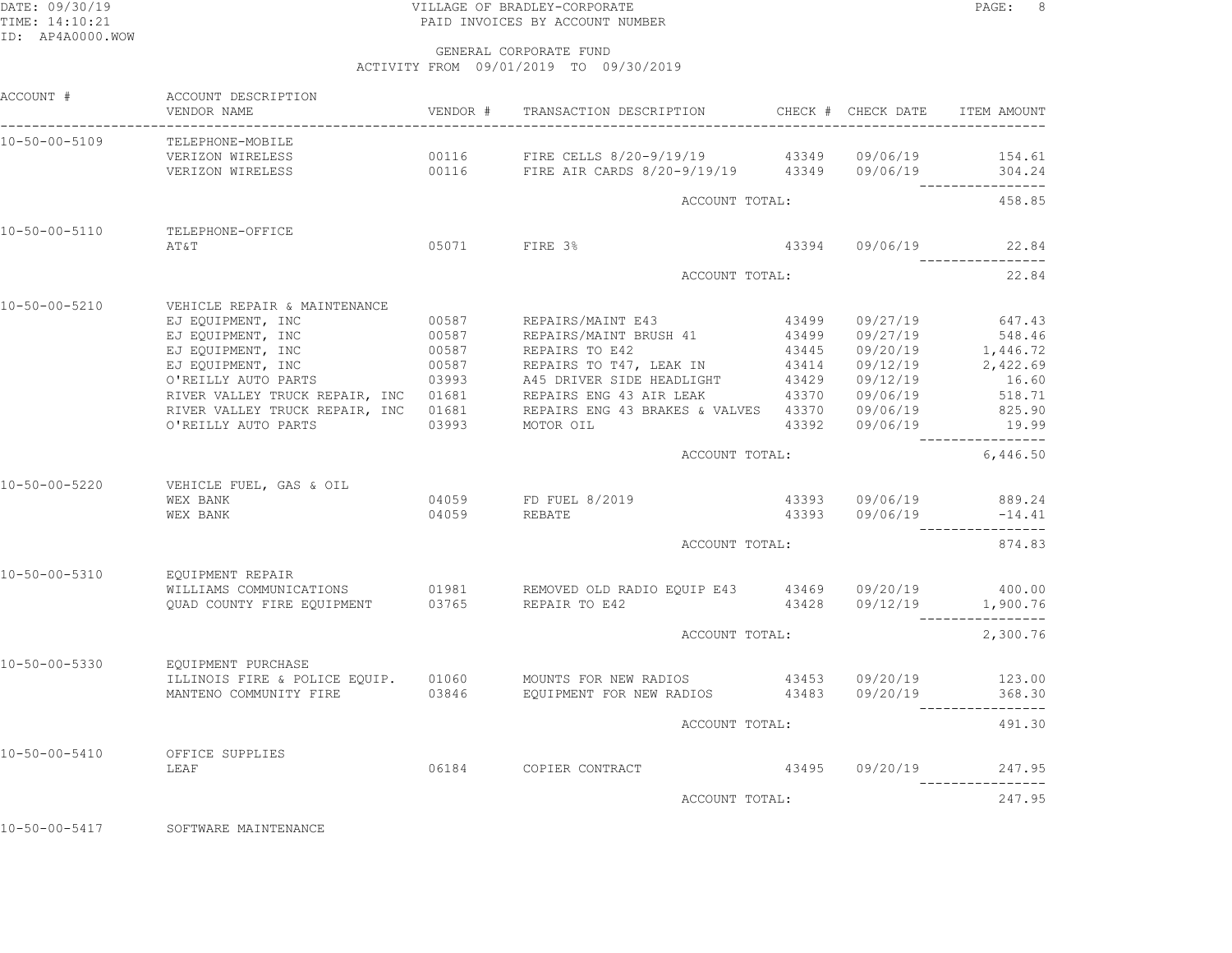# DATE: 09/30/19 PAGE: 9 PAGE: 9 TIME: 14:10:21 PAID INVOICES BY ACCOUNT NUMBER

 GENERAL CORPORATE FUNDACTIVITY FROM 09/01/2019 TO 09/30/2019

| ACCOUNT #             | ACCOUNT DESCRIPTION<br>VENDOR NAME                                                     |       | VENDOR # TRANSACTION DESCRIPTION CHECK # CHECK DATE                                                                                                  |                |                                                    | ITEM AMOUNT      |
|-----------------------|----------------------------------------------------------------------------------------|-------|------------------------------------------------------------------------------------------------------------------------------------------------------|----------------|----------------------------------------------------|------------------|
| 10-50-00-5417         | SOFTWARE MAINTENANCE                                                                   |       |                                                                                                                                                      |                |                                                    |                  |
|                       |                                                                                        |       |                                                                                                                                                      |                |                                                    |                  |
|                       |                                                                                        |       | ACCOUNT TOTAL:                                                                                                                                       |                |                                                    | 4,875.00         |
| 10-50-00-5890         | GENERAL SUPPLIES                                                                       |       |                                                                                                                                                      |                |                                                    |                  |
|                       | XTREME PROMOTIONAL PRODUCTS 01318 PLAQUE FRAME<br>FISHER AUTO PARTS, INC 00639 OIL DRY |       |                                                                                                                                                      |                | 43456 09/20/19 30.00<br>43415 09/12/19 77.84       |                  |
|                       |                                                                                        |       |                                                                                                                                                      |                |                                                    | ________________ |
|                       |                                                                                        |       | ACCOUNT TOTAL:                                                                                                                                       |                |                                                    | 107.84           |
| $10 - 50 - 00 - 7210$ | TRAINING & REGISTRATION                                                                |       |                                                                                                                                                      |                |                                                    |                  |
|                       |                                                                                        |       | ILLINOIS FIREFIGHTERS ASSOC 601037 CONF REGIS M. LOPEZ 43452 09/20/19 50.00                                                                          |                |                                                    |                  |
|                       |                                                                                        |       |                                                                                                                                                      | ACCOUNT TOTAL: |                                                    |                  |
| $10 - 50 - 00 - 7214$ | TRAINING MATERIALS                                                                     |       |                                                                                                                                                      |                |                                                    |                  |
|                       | FOREMOST PROMOTIONS                                                                    |       | 00634 SUPPLIES FOR PUBLIC RELATIONS 43446 09/20/19 2,204.86                                                                                          |                |                                                    |                  |
|                       | FOREMOST PROMOTIONS                                                                    |       | 00634 FOR OCTOBER                                                                                                                                    | 43446          | 09/20/19                                           |                  |
|                       |                                                                                        |       | ACCOUNT TOTAL:                                                                                                                                       |                |                                                    | 2,204.86         |
| 10-50-00-7320         | EQUIPMENT TESTING SERVICE                                                              |       |                                                                                                                                                      |                |                                                    |                  |
|                       |                                                                                        |       |                                                                                                                                                      |                |                                                    |                  |
|                       |                                                                                        |       | - 2011-12-12 PUMP TEST E49, E43. E42 43428 09/12/19 880.00<br>2012 QUAD COUNTY FIRE EQUIPMENT 03608 YEARLY SERVICE AGRREMENT 43385 09/06/19 3,600.00 |                |                                                    |                  |
|                       |                                                                                        |       | ACCOUNT TOTAL:                                                                                                                                       |                |                                                    | 4,480.00         |
| $10 - 50 - 00 - 7345$ | ANDRE MEDICAL BILLING SERVICE                                                          |       |                                                                                                                                                      |                |                                                    |                  |
|                       |                                                                                        |       | ANDRES MEDICAL BILLING, LTD. 00046 COLLECTION FEE 8/2019 43438 09/20/19 2,929.66                                                                     |                |                                                    |                  |
|                       |                                                                                        |       | ACCOUNT TOTAL:                                                                                                                                       |                |                                                    | 2,929.66         |
|                       |                                                                                        |       |                                                                                                                                                      |                |                                                    |                  |
| $10 - 60 - 00 - 4315$ | BULK WASTE DISPOSAL                                                                    |       |                                                                                                                                                      |                |                                                    |                  |
|                       | REPUBLIC SERVICES<br>REPUBLIC SERVICES                                                 | 03417 | 03417 BULK CONTAINER<br>BULK WASTE                                                                                                                   |                | 43477  09/20/19  155.95                            |                  |
|                       | REPUBLIC SERVICES                                                                      | 03417 | SERVICE INTERUPT FEE 43383                                                                                                                           |                | 43383          09/06/19<br>43383          09/06/19 | 450.00<br>35.00  |
|                       |                                                                                        |       |                                                                                                                                                      |                |                                                    |                  |
|                       |                                                                                        |       | ACCOUNT TOTAL:                                                                                                                                       |                |                                                    | 640.95           |
| $10 - 60 - 00 - 5109$ | TELEPHONE - MOBILE                                                                     |       |                                                                                                                                                      |                |                                                    |                  |
|                       | VERIZON WIRELESS<br>VERIZON WIRELESS                                                   |       |                                                                                                                                                      |                |                                                    | 36.01<br>56.62   |
|                       |                                                                                        |       |                                                                                                                                                      |                |                                                    |                  |
|                       |                                                                                        |       | ACCOUNT TOTAL:                                                                                                                                       |                |                                                    | 92.63            |

10-60-00-5110 TELEPHONE-OFFICE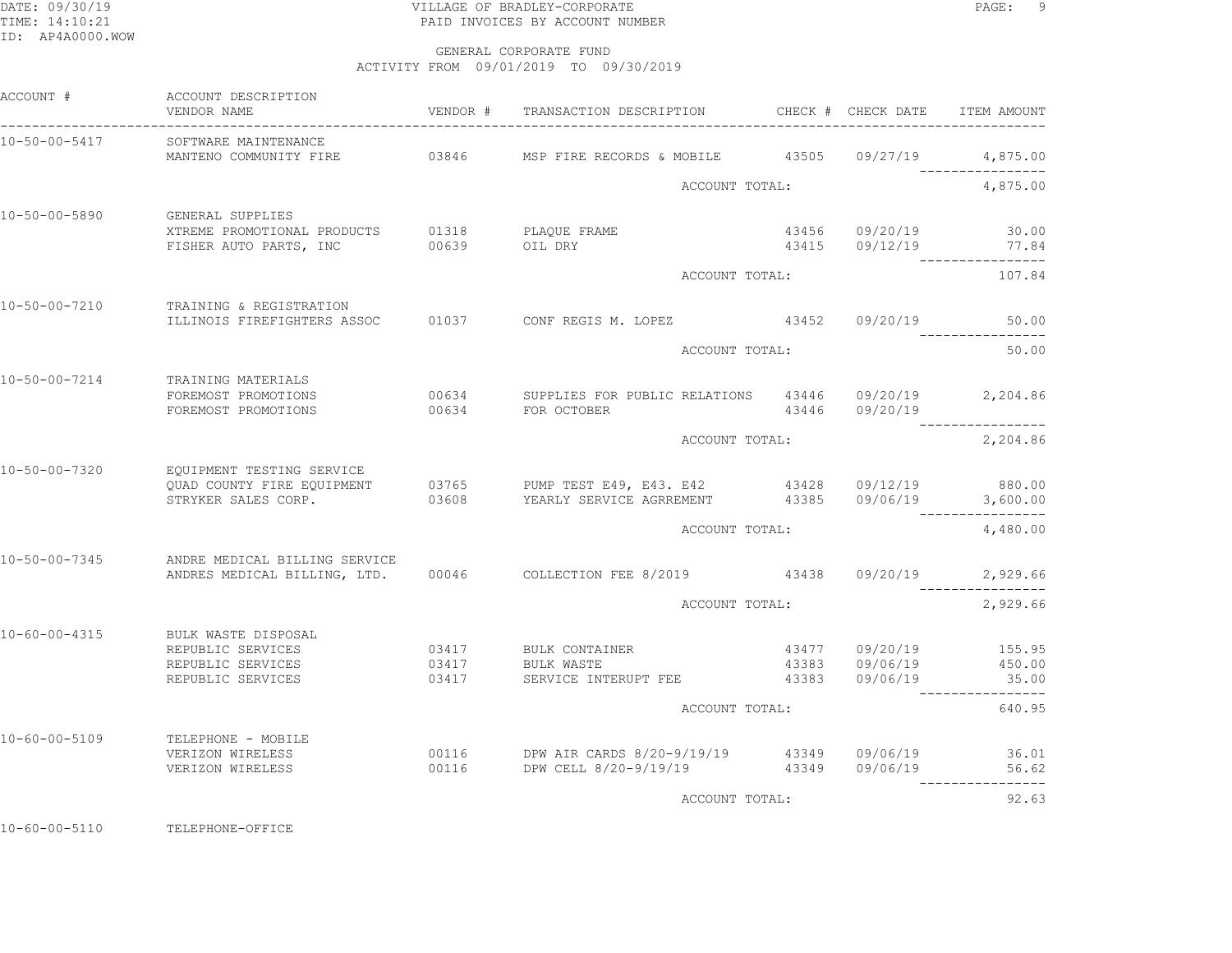## DATE: 09/30/19 PAGE: 10 TIME: 14:10:21 PAID INVOICES BY ACCOUNT NUMBER

GENERAL CORPORATE FUND

ACTIVITY FROM 09/01/2019 TO 09/30/2019

| ACCOUNT #             | ACCOUNT DESCRIPTION<br>VENDOR NAME                            | VENDOR # TRANSACTION DESCRIPTION                                                                                                                                                           |          | CHECK # CHECK DATE      | ITEM AMOUNT                        |
|-----------------------|---------------------------------------------------------------|--------------------------------------------------------------------------------------------------------------------------------------------------------------------------------------------|----------|-------------------------|------------------------------------|
| 10-60-00-5110         | TELEPHONE-OFFICE<br>AT&T/DEPT PHONES<br>AT&T                  | $00115$ 815-933-3715 8/25-9/24/19 43347 09/06/19<br>05071 PUBLIC WORKS 27% 43394 09/06/19                                                                                                  |          |                         | 629.05<br>205.60                   |
|                       |                                                               | ACCOUNT TOTAL:                                                                                                                                                                             |          |                         | 834.65                             |
| 10-60-00-5120         | ELECTRIC<br>CONSTELLATION NEWENERGY, INC                      | CONSTELLATION NEWENERGY, INC 03200 835 W BROADWAY 8/7-9/6/19 43473 09/20/19<br>CONSTELLATION NEWENERGY, INC 03200 1373 E NORTH GAR 7/30-8/28/19 43378 09/06/19<br>03200 GOODWIN/WASHINGTON |          | 43378  09/06/19  249.76 | 36.22<br>30.57<br>---------------- |
|                       |                                                               | ACCOUNT TOTAL:                                                                                                                                                                             |          |                         | 316.55                             |
|                       | 10-60-00-5140 WATER & SEWER                                   | AQUA OF ILLINOIS, INC. 00485 S SCHUYLER 8/2-9/4/19 43442 09/20/19 351.81                                                                                                                   |          |                         |                                    |
|                       |                                                               | ACCOUNT TOTAL:                                                                                                                                                                             |          |                         | 351.81                             |
|                       | 10-60-00-5220 VEHICLE FUEL, GAS & OIL<br>WEX BANK<br>WEX BANK | 04059 PW FUEL 8/2019<br>04059 REBATE                                                                                                                                                       |          |                         | $-55.15$                           |
|                       |                                                               | ACCOUNT TOTAL:                                                                                                                                                                             | 3,347.51 |                         |                                    |
| 10-60-00-7030         | TREE REMOVAL<br>FOUR SEASONS                                  | 00636 6 TREE'S TAKEN DOWN 43356 09/06/19 4,145.00                                                                                                                                          |          |                         |                                    |
|                       |                                                               | ACCOUNT TOTAL:                                                                                                                                                                             |          |                         | 4,145.00                           |
| 10-60-01-5109         | TELEPHONE-MOBILE<br>AMERICAN EXPRESS                          | 00008 IPAD COVER                                                                                                                                                                           |          | 43410 09/12/19          | 86.05                              |
|                       |                                                               | ACCOUNT TOTAL:                                                                                                                                                                             |          |                         | 86.05                              |
| 10-60-01-6410         | MEMBERSHIPS                                                   | AMERICAN EXPRESS 600008 AMAZON MONTHY MEMBERSHIP 43410 09/12/19                                                                                                                            |          |                         | 12.99                              |
|                       |                                                               | ACCOUNT TOTAL:                                                                                                                                                                             |          |                         | 12.99                              |
| $10 - 60 - 01 - 6610$ | CONVENTIONS & MEETINGS<br>MEMENGA, TERRY                      | 05146 REIMB TRAINING 9/8-9/11/19 43489 09/20/19 1,425.14                                                                                                                                   |          |                         |                                    |
|                       |                                                               | ACCOUNT TOTAL:                                                                                                                                                                             |          |                         | 1,425.14                           |
|                       |                                                               |                                                                                                                                                                                            |          |                         |                                    |

10-60-65-5120 ELECTRIC-STREET LIGHTS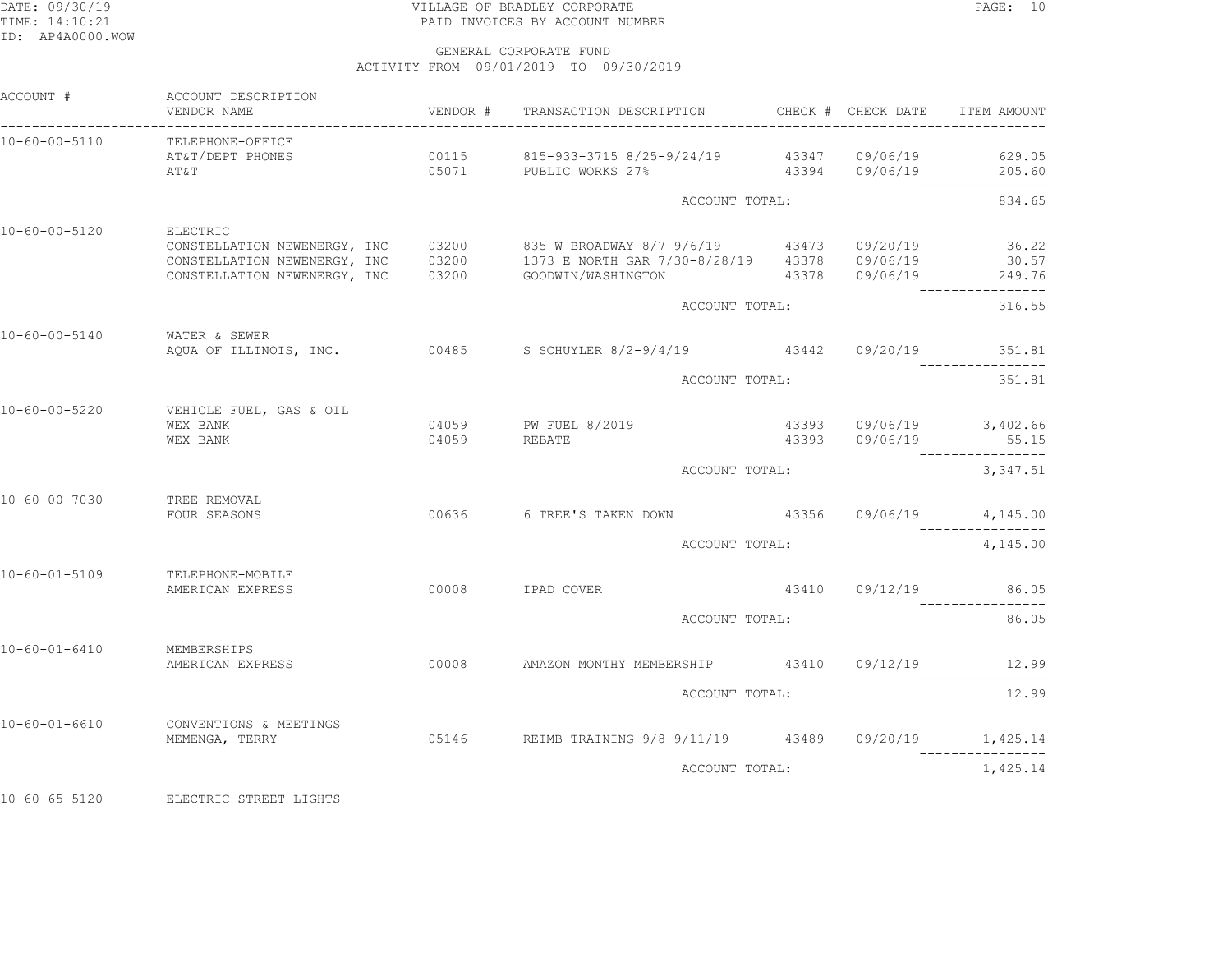# DATE: 09/30/19 PAGE: 11 TIME: 14:10:21 PAID INVOICES BY ACCOUNT NUMBER

 GENERAL CORPORATE FUNDACTIVITY FROM 09/01/2019 TO 09/30/2019

| ACCOUNT #             | ACCOUNT DESCRIPTION                         |       |                                                                                                                                                                                                                                    |       |                                    | ITEM AMOUNT                                           |
|-----------------------|---------------------------------------------|-------|------------------------------------------------------------------------------------------------------------------------------------------------------------------------------------------------------------------------------------|-------|------------------------------------|-------------------------------------------------------|
| 10-60-65-5120         | ELECTRIC-STREET LIGHTS                      |       |                                                                                                                                                                                                                                    |       |                                    |                                                       |
|                       | COMMONWEALTH EDISON                         |       | 00470 0 BLAINE LITE RT/23 NORTH 43441 09/20/19                                                                                                                                                                                     |       |                                    | 612.84                                                |
|                       |                                             |       | CONSTELLATION NEWENERGY, INC 03200 898 SIGNATURE 7/30-8/28/19 43473 09/20/19 126.82<br>CONSTELLATION NEWENERGY, INC 03200 898 SIGNATURE 6/28-7/30/19 43427 09/12/19 96.73<br>CONSTELLATION NEWENERGY, INC 03200 E DENNIS, 3PN PARK |       |                                    |                                                       |
|                       |                                             |       |                                                                                                                                                                                                                                    |       |                                    |                                                       |
|                       |                                             |       |                                                                                                                                                                                                                                    |       |                                    |                                                       |
|                       | CONSTELLATION NEWENERGY, INC                | 03200 | 990 CHRISTINE 7/31-8/29/19 43427                                                                                                                                                                                                   |       | 09/12/19                           | 39.63                                                 |
|                       | CONSTELLATION NEWENERGY, INC                | 03200 |                                                                                                                                                                                                                                    |       |                                    | 38.26<br>09/12/19 38.26<br>09/12/19 537.67            |
|                       | CONSTELLATION NEWENERGY, INC                | 03200 |                                                                                                                                                                                                                                    |       |                                    |                                                       |
|                       | CONSTELLATION NEWENERGY, INC                | 03200 | 0 BLAINE LITE RT/23 NORTH                                                                                                                                                                                                          | 43427 |                                    | 09/12/19 710.43                                       |
|                       | CONSTELLATION NEWENERGY, INC                | 03200 | 2206 SUMMERFIELD 8/2-9/3/19 43427<br>N 157/RT50 8/2-9/3/19 43427                                                                                                                                                                   |       | 09/12/19<br>09/12/19               | 40.44                                                 |
|                       | CONSTELLATION NEWENERGY, INC                | 03200 |                                                                                                                                                                                                                                    |       |                                    | 73.27                                                 |
|                       | CONSTELLATION NEWENERGY, INC                | 03200 | 1306 1/2 LEMNA LITE/25 43427 09/12/19 1,748.55                                                                                                                                                                                     |       |                                    |                                                       |
|                       |                                             |       |                                                                                                                                                                                                                                    |       |                                    | 96.27                                                 |
|                       |                                             |       | CONSTELLATION NEWENERGY, INC 03200 560 N INDUSTRIAL 7/29-8/27/19 43378 09/06/19<br>CONSTELLATION NEWENERGY, INC 03200 1373 E NORTH 7/30-8/28/19 43378 09/06/19                                                                     |       |                                    | 50.56                                                 |
|                       |                                             |       | ACCOUNT TOTAL:                                                                                                                                                                                                                     |       |                                    | 4,354.18                                              |
| $10 - 60 - 65 - 5311$ | TRAFFIC LIGHT REPAIR                        |       |                                                                                                                                                                                                                                    |       |                                    |                                                       |
|                       |                                             |       | OUTSEN ELECTRIC, INC. 69.1542 RT 50/ARMOUR MAINT 43463 09/20/19 1,191.40                                                                                                                                                           |       |                                    |                                                       |
|                       |                                             |       |                                                                                                                                                                                                                                    |       |                                    | 193.84                                                |
|                       |                                             |       |                                                                                                                                                                                                                                    |       | 43463  09/20/19<br>43367  09/06/19 | 250.00                                                |
|                       | OUTSEN ELECTRIC, INC. 01542 RT 50/ARMOUR RD |       |                                                                                                                                                                                                                                    |       | 43367 09/06/19 1,039.40            |                                                       |
|                       |                                             |       | ACCOUNT TOTAL:                                                                                                                                                                                                                     |       |                                    | 2,674.64                                              |
|                       |                                             |       |                                                                                                                                                                                                                                    |       |                                    |                                                       |
| 10-60-65-5318         | STREET LIGHT REP & MAINTENANCE              |       |                                                                                                                                                                                                                                    |       |                                    |                                                       |
|                       |                                             |       | CONSOLIDATED ELECTRICAL 69647 STREET LIGHT REPAIR 69/20/19 187.00 (19/20/19 187.00 CONSOLIDATED ELECTRICAL 68                                                                                                                      |       |                                    |                                                       |
|                       |                                             |       |                                                                                                                                                                                                                                    |       |                                    | _________________                                     |
|                       |                                             |       | ACCOUNT TOTAL:                                                                                                                                                                                                                     |       |                                    | 316.68                                                |
| $10 - 60 - 66 - 5210$ | VEHICLE REP & MAINTENANCE                   |       |                                                                                                                                                                                                                                    |       |                                    |                                                       |
|                       |                                             |       |                                                                                                                                                                                                                                    | 43468 |                                    | 09/20/19 36.00<br>09/20/19 158.46                     |
|                       |                                             |       |                                                                                                                                                                                                                                    |       |                                    |                                                       |
|                       | BEAUPRE'S TOWING & REPAIR 00202             |       | SAFETY LANE CHECK MULTIPLE 43351                                                                                                                                                                                                   |       | 09/06/19                           | 255.00                                                |
|                       | KANKAKEE TRUCK EQUIPMENT, INC 00340         |       | #9 REPAIR HYDRAULIC LEAK<br>#3 TIRES                                                                                                                                                                                               | 43353 |                                    |                                                       |
|                       | RIVER VALLEY TRUCK REPAIR, INC 01681        |       |                                                                                                                                                                                                                                    | 43370 |                                    |                                                       |
|                       | RIVER VALLEY TRUCK REPAIR, INC 01681        |       | #4 PATCH TIRE                                                                                                                                                                                                                      | 43370 |                                    | 09/06/19 99.73<br>09/06/19 1,291.52<br>09/06/19 70.50 |
|                       |                                             |       | RIVER VALLEY TRUCK REPAIR, INC 01681 #4 ELECTRICAL SHORT 43370                                                                                                                                                                     |       |                                    | 09/06/19 263.46                                       |
|                       |                                             |       | ACCOUNT TOTAL:                                                                                                                                                                                                                     |       |                                    | 2,174.67                                              |
|                       |                                             |       |                                                                                                                                                                                                                                    |       |                                    |                                                       |

10-60-66-5310 EQUIPMENT REPAIR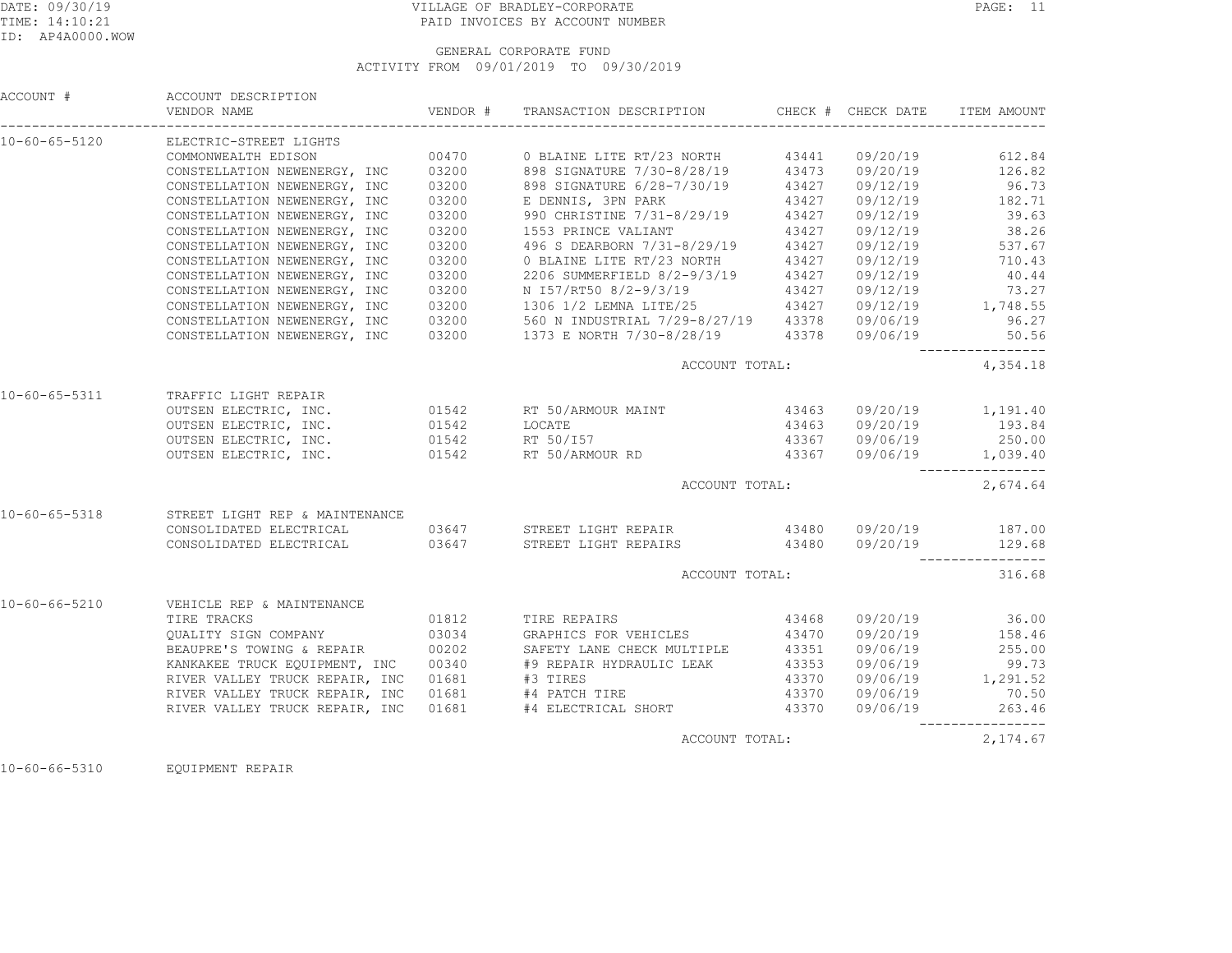## DATE: 09/30/19 PAGE: 12 TIME: 14:10:21 PAID INVOICES BY ACCOUNT NUMBER

|               | ACCOUNT # ACCOUNT DESCRIPTION                                                                                                                                                                                                                                                                                                                                                                                                |       | VENDOR # TRANSACTION DESCRIPTION CHECK # CHECK DATE ITEM AMOUNT                                                                                                                                                                                   |                                                     |                      |                                    |
|---------------|------------------------------------------------------------------------------------------------------------------------------------------------------------------------------------------------------------------------------------------------------------------------------------------------------------------------------------------------------------------------------------------------------------------------------|-------|---------------------------------------------------------------------------------------------------------------------------------------------------------------------------------------------------------------------------------------------------|-----------------------------------------------------|----------------------|------------------------------------|
| 10-60-66-5310 | EQUIPMENT REPAIR                                                                                                                                                                                                                                                                                                                                                                                                             |       |                                                                                                                                                                                                                                                   |                                                     |                      |                                    |
|               | $\begin{tabular}{l c c c c c c c c} \hline LLLINOIS FIRE & $\Phi$ POLICE EQUIP. & 01060 & NEW WARNING LIGHT & 43453 \\ \hline \texttt{THE SHERWIN-WILLIAMS CO.} & 01360 & STRIPING MACHINE CABLE & 43457 \\ \hline \texttt{BEST ONE TIRE & & 01379 & TIRE REPAIRS & 43459 \\ \texttt{ALL POWER EQUIPMENT} & 03125 & CHAIN SHARPENING & 43471 \\ \texttt{STOLLER INTERRANTIONAL} & 03380 & MOWER #62 & 43476 \\ \hline \end{$ |       |                                                                                                                                                                                                                                                   |                                                     | 09/20/19             | 130.00                             |
|               |                                                                                                                                                                                                                                                                                                                                                                                                                              |       |                                                                                                                                                                                                                                                   |                                                     | 09/20/19             | 40.46                              |
|               |                                                                                                                                                                                                                                                                                                                                                                                                                              |       |                                                                                                                                                                                                                                                   | $43459$<br>$43471$<br>$43476$<br>$43476$<br>$43492$ |                      | 09/20/19 127.00                    |
|               |                                                                                                                                                                                                                                                                                                                                                                                                                              |       |                                                                                                                                                                                                                                                   |                                                     | 09/20/19             | 84.70                              |
|               |                                                                                                                                                                                                                                                                                                                                                                                                                              |       |                                                                                                                                                                                                                                                   |                                                     |                      | 09/20/19 101.57                    |
|               | STOLLER INTERNATIONAL 03380 MOWER #62<br>CINTAS CORPARARION #319 06091 DPW BATHROOM MANERICAN EXPRESS 00008 EQUIPMENT REPAIL<br>BEST ONE TIRE & 01379 TRACTOR TIRES<br>ALL POWER EQUIPMENT 03125 MOWER PARTS                                                                                                                                                                                                                 |       | $MOWER$ #62                                                                                                                                                                                                                                       |                                                     |                      | 09/20/19 113.65<br>09/20/19 118.80 |
|               |                                                                                                                                                                                                                                                                                                                                                                                                                              |       | DPW BATHROOM MAINT                                                                                                                                                                                                                                |                                                     |                      |                                    |
|               |                                                                                                                                                                                                                                                                                                                                                                                                                              |       | EQUIPMENT REPAIRS 43410                                                                                                                                                                                                                           |                                                     |                      | $09/12/19$ 1,738.00                |
|               |                                                                                                                                                                                                                                                                                                                                                                                                                              |       | TRACTOR TIRES                                                                                                                                                                                                                                     |                                                     |                      | 340.00                             |
|               |                                                                                                                                                                                                                                                                                                                                                                                                                              |       |                                                                                                                                                                                                                                                   |                                                     |                      | 49.54                              |
|               | THE TURF TEAM, INC 05129 MOWER REPAIR                                                                                                                                                                                                                                                                                                                                                                                        |       |                                                                                                                                                                                                                                                   |                                                     |                      | 43395 09/06/19 149.96              |
|               |                                                                                                                                                                                                                                                                                                                                                                                                                              |       |                                                                                                                                                                                                                                                   | ACCOUNT TOTAL:                                      |                      | 2,993.68                           |
|               | 10-60-66-5317 STREET MAINTENANCE & REPAIR                                                                                                                                                                                                                                                                                                                                                                                    |       |                                                                                                                                                                                                                                                   |                                                     |                      |                                    |
|               | LOWE'S HOME CENTERS, INC. 01287 ROAD PATCHING MATERIALS 43362 09/06/19 18.98                                                                                                                                                                                                                                                                                                                                                 |       |                                                                                                                                                                                                                                                   |                                                     |                      |                                    |
|               |                                                                                                                                                                                                                                                                                                                                                                                                                              |       |                                                                                                                                                                                                                                                   | ACCOUNT TOTAL:                                      |                      | 18.98                              |
| 10-60-66-5330 | EQUIPMENT PURCHASE                                                                                                                                                                                                                                                                                                                                                                                                           |       |                                                                                                                                                                                                                                                   |                                                     |                      |                                    |
|               | EQUITERNIT FUNCTIONS<br>AMERICAN EXPRESS 600008 EQUIPMENT PURCHASE 43410 09/12/19 1,895.75                                                                                                                                                                                                                                                                                                                                   |       |                                                                                                                                                                                                                                                   |                                                     |                      |                                    |
|               |                                                                                                                                                                                                                                                                                                                                                                                                                              |       |                                                                                                                                                                                                                                                   | ACCOUNT TOTAL:                                      |                      | 1,895.75                           |
| 10-60-66-5890 | GENERAL SUPPLIES                                                                                                                                                                                                                                                                                                                                                                                                             |       |                                                                                                                                                                                                                                                   |                                                     |                      |                                    |
|               | FISHER AUTO PARTS, INC 00639 GREASE & OIL-DRY                                                                                                                                                                                                                                                                                                                                                                                |       |                                                                                                                                                                                                                                                   | 43447                                               |                      | 09/20/19 82.25                     |
|               | MENARDS                                                                                                                                                                                                                                                                                                                                                                                                                      |       | 01312 SUPPLIES                                                                                                                                                                                                                                    |                                                     | 09/20/19             | 8.48                               |
|               | MENARDS                                                                                                                                                                                                                                                                                                                                                                                                                      | 01312 | SUPPLIES                                                                                                                                                                                                                                          | 43455<br>43455                                      | 09/20/19             | 7.88                               |
|               | MENARDS                                                                                                                                                                                                                                                                                                                                                                                                                      | 01312 | SUPPLIES                                                                                                                                                                                                                                          | 43455                                               |                      | 09/20/19 44.02                     |
|               | MENARDS                                                                                                                                                                                                                                                                                                                                                                                                                      | 01312 |                                                                                                                                                                                                                                                   |                                                     |                      | 18.88                              |
|               | MENARDS                                                                                                                                                                                                                                                                                                                                                                                                                      |       |                                                                                                                                                                                                                                                   | 43455<br>43455                                      | 09/20/19<br>09/20/19 | 26.97                              |
|               | SECURITY LUMBER & SUPPLY CO. 01740                                                                                                                                                                                                                                                                                                                                                                                           |       | GEN SUPPLIES                                                                                                                                                                                                                                      |                                                     | 09/20/19             | 6.98                               |
|               | CINTAS CORPARARION #319                                                                                                                                                                                                                                                                                                                                                                                                      |       |                                                                                                                                                                                                                                                   | 43466<br>43492                                      | 09/20/19             | 182.75                             |
|               | BATTERIES PLUS #284                                                                                                                                                                                                                                                                                                                                                                                                          |       |                                                                                                                                                                                                                                                   |                                                     |                      | 09/20/19 13.98                     |
|               | AMERICAN EXPRESS                                                                                                                                                                                                                                                                                                                                                                                                             |       |                                                                                                                                                                                                                                                   |                                                     |                      | 09/12/19 892.56                    |
|               | AMERICAN EXPRESS                                                                                                                                                                                                                                                                                                                                                                                                             |       |                                                                                                                                                                                                                                                   |                                                     | 09/12/19             | 57.86                              |
|               | AMERICAN EXPRESS                                                                                                                                                                                                                                                                                                                                                                                                             |       |                                                                                                                                                                                                                                                   |                                                     |                      | 09/12/19 147.96                    |
|               | FASTENAL COMPANY                                                                                                                                                                                                                                                                                                                                                                                                             |       |                                                                                                                                                                                                                                                   |                                                     |                      | 75.02                              |
|               | FISHER AUTO PARTS, INC                                                                                                                                                                                                                                                                                                                                                                                                       |       |                                                                                                                                                                                                                                                   |                                                     | 09/06/19<br>09/06/19 | 35.94                              |
|               | MENARDS                                                                                                                                                                                                                                                                                                                                                                                                                      |       |                                                                                                                                                                                                                                                   |                                                     |                      | 09/06/19 14.80                     |
|               | MENARDS                                                                                                                                                                                                                                                                                                                                                                                                                      |       |                                                                                                                                                                                                                                                   |                                                     | 09/06/19             | 11.75                              |
|               | STANDARD EQUIPMENT CO. 01734 GREASE                                                                                                                                                                                                                                                                                                                                                                                          |       | % /PLY CO.<br>319 06091 SUPFLIES<br>06091 SUPFLIES<br>00008 FLADS (US/POW) 43410<br>00008 SAFETY HARNESS'S 43410<br>00008 SAFETY HARNESS'S 43410<br>00627 SUPPLIES 43355<br>13355<br>01312 CORD/GEN SUPPLIES 43363<br>01312 SUPPLIES 43363<br>013 |                                                     |                      | 09/06/19 167.02                    |
|               |                                                                                                                                                                                                                                                                                                                                                                                                                              |       |                                                                                                                                                                                                                                                   |                                                     |                      |                                    |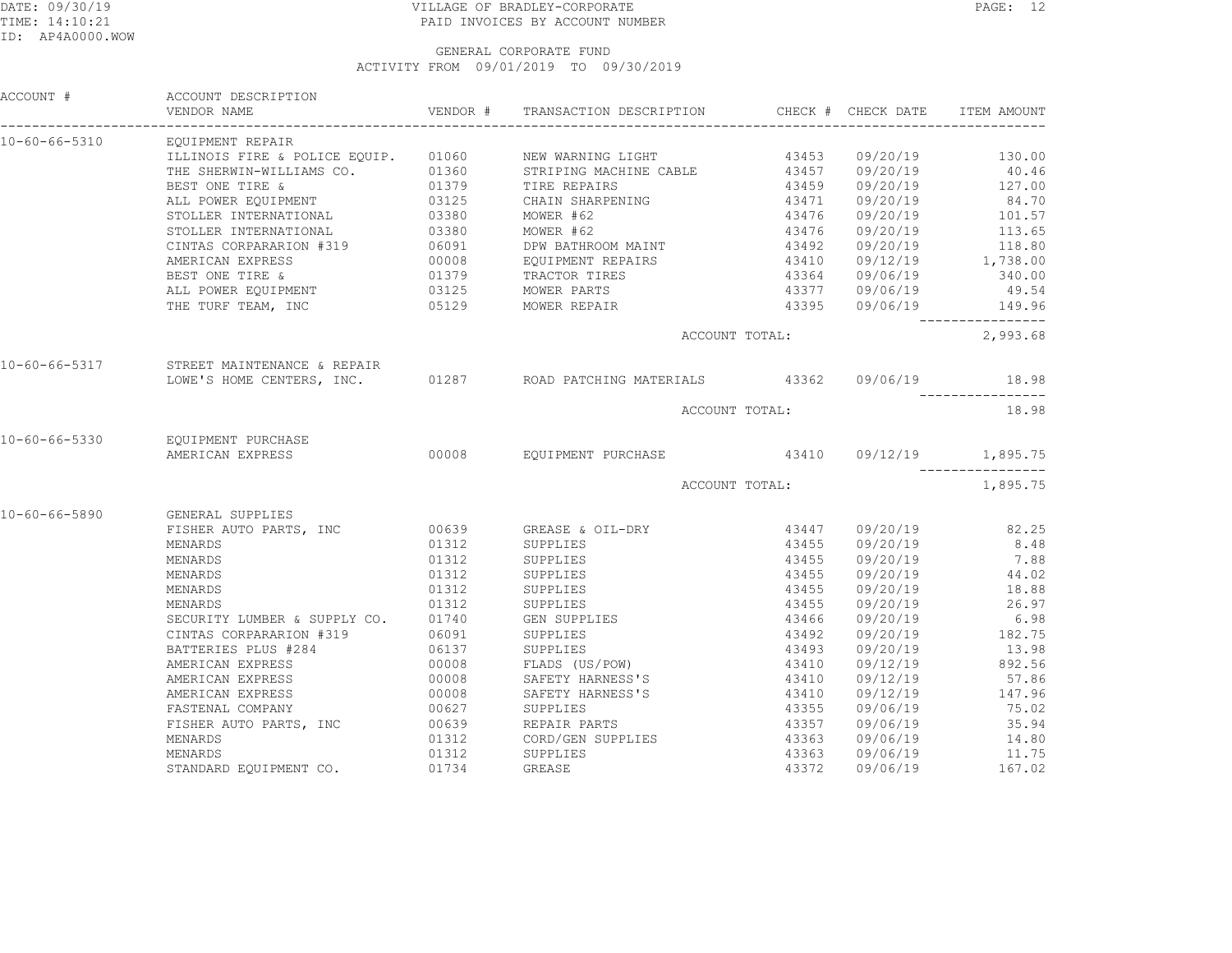# DATE: 09/30/19 PAGE: 13 TIME: 14:10:21 PAID INVOICES BY ACCOUNT NUMBER

| ACCOUNT #             | ACCOUNT DESCRIPTION<br>VENDOR NAME                                                                                                                                                                                                                 |                | VENDOR # TRANSACTION DESCRIPTION CHECK # CHECK DATE |       |                | ITEM AMOUNT            |
|-----------------------|----------------------------------------------------------------------------------------------------------------------------------------------------------------------------------------------------------------------------------------------------|----------------|-----------------------------------------------------|-------|----------------|------------------------|
| $10 - 60 - 66 - 5890$ | GENERAL SUPPLIES                                                                                                                                                                                                                                   |                |                                                     |       |                |                        |
|                       | ALL POWER EQUIPMENT                                                                                                                                                                                                                                | 03125          | CHAIN SAW BAR                                       |       | 43377 09/06/19 | 39.95                  |
|                       | O'REILLY AUTO PARTS                                                                                                                                                                                                                                |                | 03993 MOTOR OIL SUPPLIES 43392                      |       | 09/06/19       | 3.99                   |
|                       |                                                                                                                                                                                                                                                    |                | ACCOUNT TOTAL:                                      |       |                | 1,839.04               |
| $10 - 60 - 66 - 7340$ | OTHER FEES & SERVICES                                                                                                                                                                                                                              |                |                                                     |       |                |                        |
|                       | RIVERSIDE WORKFORCE HEALTH                                                                                                                                                                                                                         |                | 03395 MEDICAL ISSUES MARTIN                         |       |                | 43381 09/06/19 101.00  |
|                       | RIVERSIDE WORKFORCE HEALTH                                                                                                                                                                                                                         | 03395          | MEDICAL ISSUES RENEAU                               | 43381 | 09/06/19       | 101.00                 |
|                       | RIVERSIDE WORKFORCE HEALTH                                                                                                                                                                                                                         | 03395          | MEDICAL ISSUES RENEAU                               | 43381 | 09/06/19       | 243.00<br>------------ |
|                       |                                                                                                                                                                                                                                                    |                | ACCOUNT TOTAL:                                      |       |                | 445.00                 |
| $10 - 60 - 67 - 5140$ | WATER AND SEWER                                                                                                                                                                                                                                    |                |                                                     |       |                |                        |
|                       | AQUA OF ILLINOIS, INC.                                                                                                                                                                                                                             | 00485<br>00485 | 200 S WASHINGTON 8/1-9/3/19                         | 43442 | 09/20/19       | 180.12                 |
|                       | AQUA OF ILLINOIS, INC.                                                                                                                                                                                                                             |                | 1690 NEWTOWNE 8/6-9/6/19                            | 43442 | 09/20/19       | 25.18                  |
|                       |                                                                                                                                                                                                                                                    |                |                                                     |       |                | 09/20/19 1,137.27      |
|                       |                                                                                                                                                                                                                                                    |                |                                                     |       | 09/20/19       | 40.49                  |
|                       |                                                                                                                                                                                                                                                    |                |                                                     |       |                | 09/12/19 364.24        |
|                       | AQUA OF ILLINOIS, INC.<br>AQUA OF ILLINOIS, INC.<br>AQUA OF ILLINOIS, INC.<br>AQUA OF ILLINOIS, INC.<br>AQUA OF ILLINOIS, INC.<br>200485<br>2008 WASHINGTON 8/1-9/3/19<br>2008 WASHINGTON 8/1-9/3/19<br>2008 WASHINGTON 8/1-9/3/19<br>201485<br>20 |                |                                                     |       | 09/06/19       | 45.86                  |
|                       |                                                                                                                                                                                                                                                    |                | ACCOUNT TOTAL:                                      |       |                | 1,793.16               |
| $10 - 60 - 67 - 5314$ | PARKS AND LAWN MAINTENACE                                                                                                                                                                                                                          |                |                                                     |       |                |                        |
|                       | FRED'S ENTERPRISES, INC                                                                                                                                                                                                                            | 00689          | ARMOUR RD OVERPASS MAINT                            | 43448 |                | $09/20/19$ 2,250.00    |
|                       | SECURITY LUMBER & SUPPLY CO. 01740                                                                                                                                                                                                                 |                | PICNIC TABLE REPAIR                                 | 43466 | 09/20/19       | 13.82                  |
|                       | WELSCH READY MIX, INC. 03684                                                                                                                                                                                                                       |                | CONCRETE PADS                                       | 43481 | 09/20/19       | 817.25                 |
|                       | NELISON NEWSLETTERS, INC. 01287<br>LOWE'S HOME CENTERS, INC. 02024                                                                                                                                                                                 |                | PARK MAINT                                          | 43362 | 09/06/19       | 102.48                 |
|                       | SERVICE SANITATION                                                                                                                                                                                                                                 | 03934          | POR-A-JOHN AT R.O. MARTIN 43391                     |       | 09/06/19       | 170.00                 |
|                       |                                                                                                                                                                                                                                                    |                | ACCOUNT TOTAL:                                      |       |                | 3, 353.55              |
| $10 - 60 - 67 - 5350$ | BUILDING CAPITAL IMPROVEMENTS                                                                                                                                                                                                                      |                |                                                     |       |                |                        |
|                       | AMERICAN EXPRESS                                                                                                                                                                                                                                   | 00008          | CHAIRS                                              |       | 43410 09/12/19 | 1,482.00               |
|                       | AMERICAN EXPRESS                                                                                                                                                                                                                                   | 00008          | TABLES                                              | 43410 |                | 09/12/19 2,087.16      |
|                       |                                                                                                                                                                                                                                                    |                | ACCOUNT TOTAL:                                      |       |                | 3,569.16               |
| $10 - 60 - 67 - 5510$ | BUILDING/PROPERTY MAINTENANCE                                                                                                                                                                                                                      |                |                                                     |       |                |                        |
|                       | MENARDS                                                                                                                                                                                                                                            | 01312          | TRAINING ROOM PROJ.                                 | 43455 | 09/20/19       | 287.68                 |
|                       | MICKEY'S LINEN                                                                                                                                                                                                                                     | 03266          | FLOOR MAT'S                                         | 43475 | 09/20/19       | 134.03                 |
|                       | AARONS ALARM COMPANY                                                                                                                                                                                                                               | 03503          | ALARM FOR COMMUNITY                                 | 43478 | 09/20/19       | 220.00                 |
|                       | CINTAS CORPARARION #319                                                                                                                                                                                                                            | 06091          | DPW BATHROOM MAINT                                  | 43492 | 09/20/19       | 118.80                 |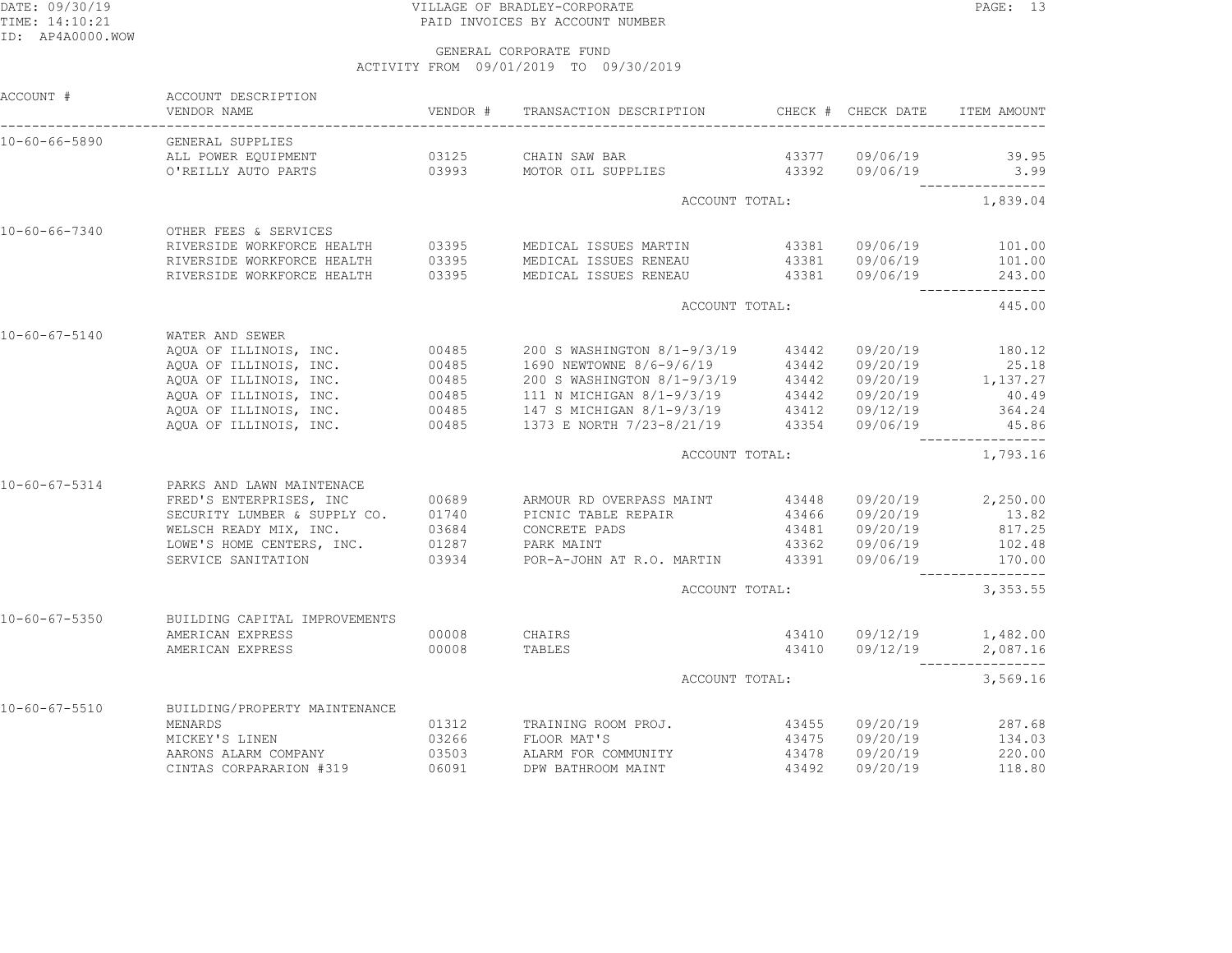## DATE: 09/30/19 PAGE: 14 TIME: 14:10:21 PAID INVOICES BY ACCOUNT NUMBER

 GENERAL CORPORATE FUNDACTIVITY FROM 09/01/2019 TO 09/30/2019

| ACCOUNT #     | ACCOUNT DESCRIPTION<br>VENDOR NAME                                                                                                   |       |                                                        |                       |                                          |
|---------------|--------------------------------------------------------------------------------------------------------------------------------------|-------|--------------------------------------------------------|-----------------------|------------------------------------------|
| 10-60-67-5510 | BUILDING/PROPERTY MAINTENANCE                                                                                                        |       |                                                        |                       |                                          |
|               |                                                                                                                                      |       |                                                        |                       |                                          |
|               |                                                                                                                                      |       |                                                        |                       |                                          |
|               | LOWE'S HOME CENTERS, INC. 01287 BLDG MAINT<br>LOWE'S HOME CENTERS, INC. 01287 LIGHTING REPAIR<br>MICKEY'S LINEN 03266 VH FLOOR MAT'S |       |                                                        | 43362 09/06/19 56.05  |                                          |
|               |                                                                                                                                      |       |                                                        |                       |                                          |
|               |                                                                                                                                      |       |                                                        |                       |                                          |
|               | RIVER VALLEY PEST MANAGEMENT 03472 ADMIN BLDG                                                                                        |       |                                                        | 43384 09/06/19 75.00  |                                          |
|               | RIVER VALLEY PEST MANAGEMENT 03472 ANNEX PEST CONTROL CONSOLIDATED ELECTRICAL 03647 SWITCH REPAIR                                    |       |                                                        |                       | 68.00                                    |
|               |                                                                                                                                      |       |                                                        |                       | 7.58                                     |
|               | CINTAS CORPARARION #319 06091 DPW BATHROOM                                                                                           |       |                                                        | 43398 09/06/19 118.80 | ________________                         |
|               |                                                                                                                                      |       | ACCOUNT TOTAL:                                         |                       | 2,427.08                                 |
| 10-60-67-5890 | GENERAL SUPPLIES                                                                                                                     |       |                                                        |                       |                                          |
|               | LOWE'S HOME CENTERS, INC. 01287 SUPPLIES                                                                                             |       |                                                        | 43362 09/06/19 13.93  |                                          |
|               | LOWE'S HOME CENTERS, INC. 01287 BLDG MAINT SUPPLIES 43362 09/06/19 25.64                                                             |       |                                                        |                       |                                          |
| MENARDS       |                                                                                                                                      |       | 01312 BLDG MAINT SUPPLIES 43363 09/06/19 13.56         |                       | -----------------                        |
|               |                                                                                                                                      |       | ACCOUNT TOTAL:                                         |                       | 53.13                                    |
|               | 10-81-00-5109 TELEPHONE-MOBILE                                                                                                       |       |                                                        |                       |                                          |
|               | VERIZON WIRELESS                                                                                                                     |       | 00116 BLD STD CELLS 8/20-9/19/19 43349 09/06/19 244.54 |                       |                                          |
|               | MCCONNELL, PAT                                                                                                                       |       | 01558 REIMB CELL 8/2019                                | 43368 09/06/19 25.00  | ________________                         |
|               |                                                                                                                                      |       | ACCOUNT TOTAL:                                         |                       | 269.54                                   |
| 10-81-00-5110 | TELEPHONE-OFFICE                                                                                                                     |       |                                                        |                       |                                          |
|               | AT&T                                                                                                                                 |       | 05071 BLD STD 5%                                       | 43394 09/06/19 38.07  |                                          |
|               |                                                                                                                                      |       | ACCOUNT TOTAL:                                         |                       | . _ _ _ _ _ _ _ _ _ _ _ _ _ _ _<br>38.07 |
| 10-81-00-5220 | VEHICLE FUEL, GAS, OIL                                                                                                               |       |                                                        |                       |                                          |
|               | HOVE BUICK GMC                                                                                                                       |       | 03936 OIL CHANGE/FILTER CODE CAR 43506 09/27/19 44.95  |                       |                                          |
|               | WEX BANK                                                                                                                             |       | 04059 BLD STD FUEL 8/2019 43393 09/06/19 224.10        |                       |                                          |
|               | WEX BANK                                                                                                                             | 04059 | REBATE                                                 | 43393 09/06/19 -3.63  | ----------------                         |
|               |                                                                                                                                      |       | ACCOUNT TOTAL:                                         |                       | 265.42                                   |
|               | 10-81-00-5410 OFFICE SUPPLIES                                                                                                        |       |                                                        |                       |                                          |
|               | LEAF                                                                                                                                 |       |                                                        |                       |                                          |
|               |                                                                                                                                      |       | ACCOUNT TOTAL:                                         |                       | 247.95                                   |
|               |                                                                                                                                      |       |                                                        |                       |                                          |

10-81-00-5430 POSTAGE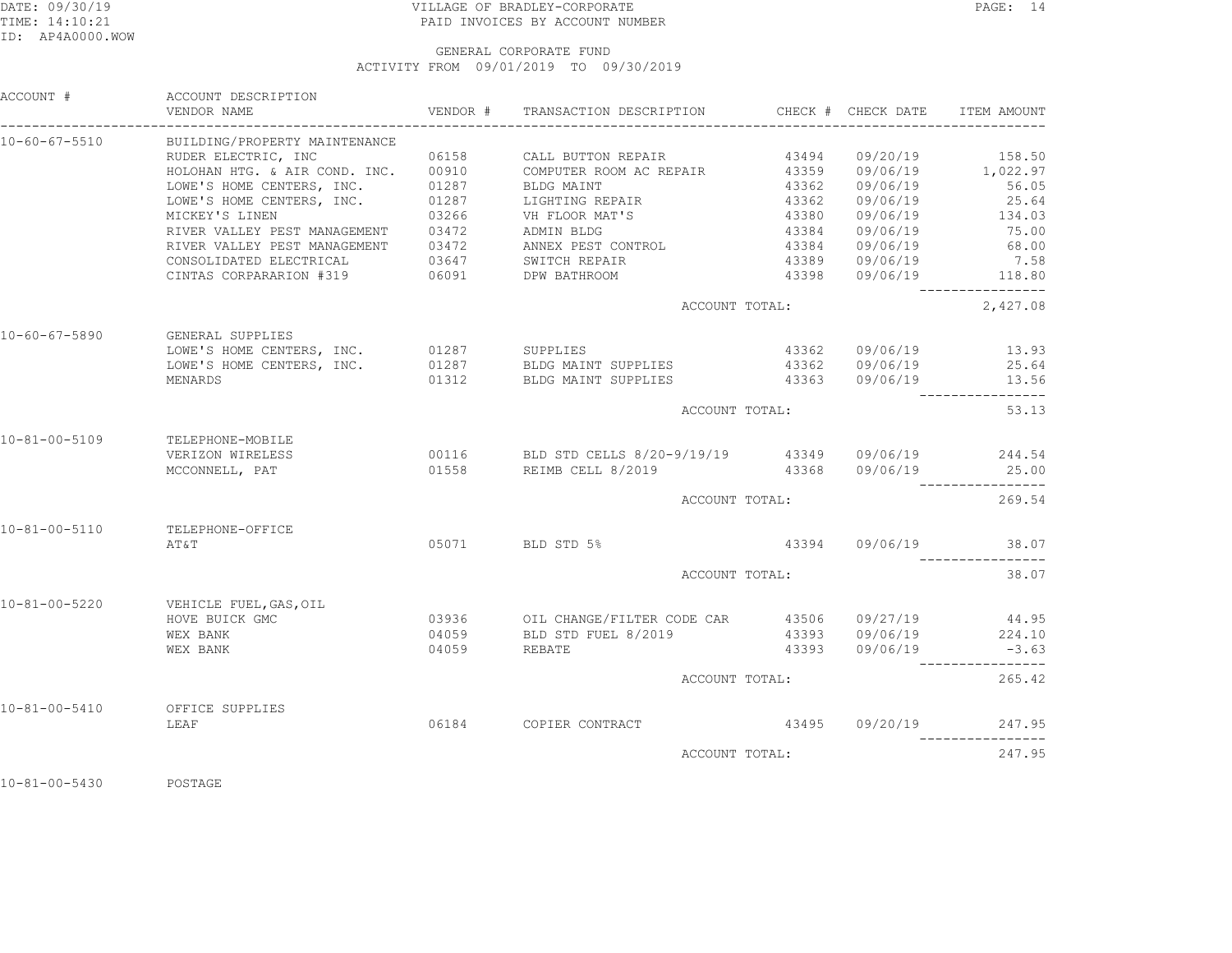# DATE: 09/30/19 PAGE: 15 TIME: 14:10:21 PAID INVOICES BY ACCOUNT NUMBER

 GENERAL CORPORATE FUNDACTIVITY FROM 09/01/2019 TO 09/30/2019

| ACCOUNT #             | ACCOUNT DESCRIPTION<br>VENDOR NAME                                                             | VENDOR #       | TRANSACTION DESCRIPTION                                                                                              | CHECK # CHECK DATE | ITEM AMOUNT                                                                 |
|-----------------------|------------------------------------------------------------------------------------------------|----------------|----------------------------------------------------------------------------------------------------------------------|--------------------|-----------------------------------------------------------------------------|
| 10-81-00-5430         | POSTAGE                                                                                        |                |                                                                                                                      |                    | 30.90                                                                       |
|                       |                                                                                                |                | ACCOUNT TOTAL:                                                                                                       |                    | 30.90                                                                       |
| 10-81-00-5511         | DEMOLITION                                                                                     |                | DAILY JOURNAL COMPANY, LLC 00530 DEMO BID.PROPOSAL 359 W 43413 09/12/19 115.92                                       |                    |                                                                             |
|                       |                                                                                                |                | ACCOUNT TOTAL:                                                                                                       |                    | ----------------<br>115.92                                                  |
| 10-81-00-5890         | GENERAL SUPPLIES<br>STAPLES CREDIT PLAN                                                        |                | 01735 SUPPLIES FOR SCORE EVENT 43373 09/06/19                                                                        |                    | 48.27                                                                       |
|                       |                                                                                                |                | ACCOUNT TOTAL:                                                                                                       | 48.27              |                                                                             |
| 10-81-00-7340         | OTHER FEES & SERVICES<br>HIRTH, PAMELA J.<br>ELLEN BURGESON, INC                               |                | 06369 RLF CONSULTANT JUNE-AUG 2019 43497 09/20/19                                                                    |                    | 697.50<br>3,850.00                                                          |
|                       |                                                                                                |                | ACCOUNT TOTAL:                                                                                                       |                    | ----------------<br>8,397.50                                                |
| 10-81-10-5221         | MILEAGE<br>ENTWISTLE, GARY<br>GADBOIS, BARRY<br>MCCONNELL, PAT                                 |                | 00726 REIMB MILEAGE 8/2019 43416 09/12/19<br>00153 REIMB 8/2019 MILEAGE<br>01558 REIMB MILEAGE 8/2019 43368 09/06/19 | 43350 09/06/19     | 74.12<br>68.67<br>64.85                                                     |
|                       |                                                                                                |                | ACCOUNT TOTAL:                                                                                                       |                    | ----------------<br>207.64                                                  |
| $10 - 95 - 00 - 5024$ | CONTRACT LABOR<br>WEBFOOT<br>ADVANCED COMPUTER SPECIALISTS    06181    SUPPORT AGREEMENT RENEW |                | 06174 MONTHLY WEBSITE 10/2019 43508 09/27/19 395.00                                                                  |                    | 43401 09/06/19 11,340.00<br>----------------                                |
|                       |                                                                                                |                | ACCOUNT TOTAL:                                                                                                       |                    | 11,735.00                                                                   |
| 10-95-00-5117         | INTERNET ACCESS<br>COMCAST<br>COMCAST<br>COMCAST                                               | 01808<br>01808 | 01808 INTERNET<br>INTERNET<br>COUNTY LINE 9/1-9/30/19 43424 09/12/19                                                 |                    | 43467 09/20/19 374.30<br>43467 09/20/19 2.09<br>327.41<br>----------------- |
|                       |                                                                                                |                | ACCOUNT TOTAL:                                                                                                       |                    | 703.80                                                                      |

10-95-00-5417 SOFTWARE MAINTENANCE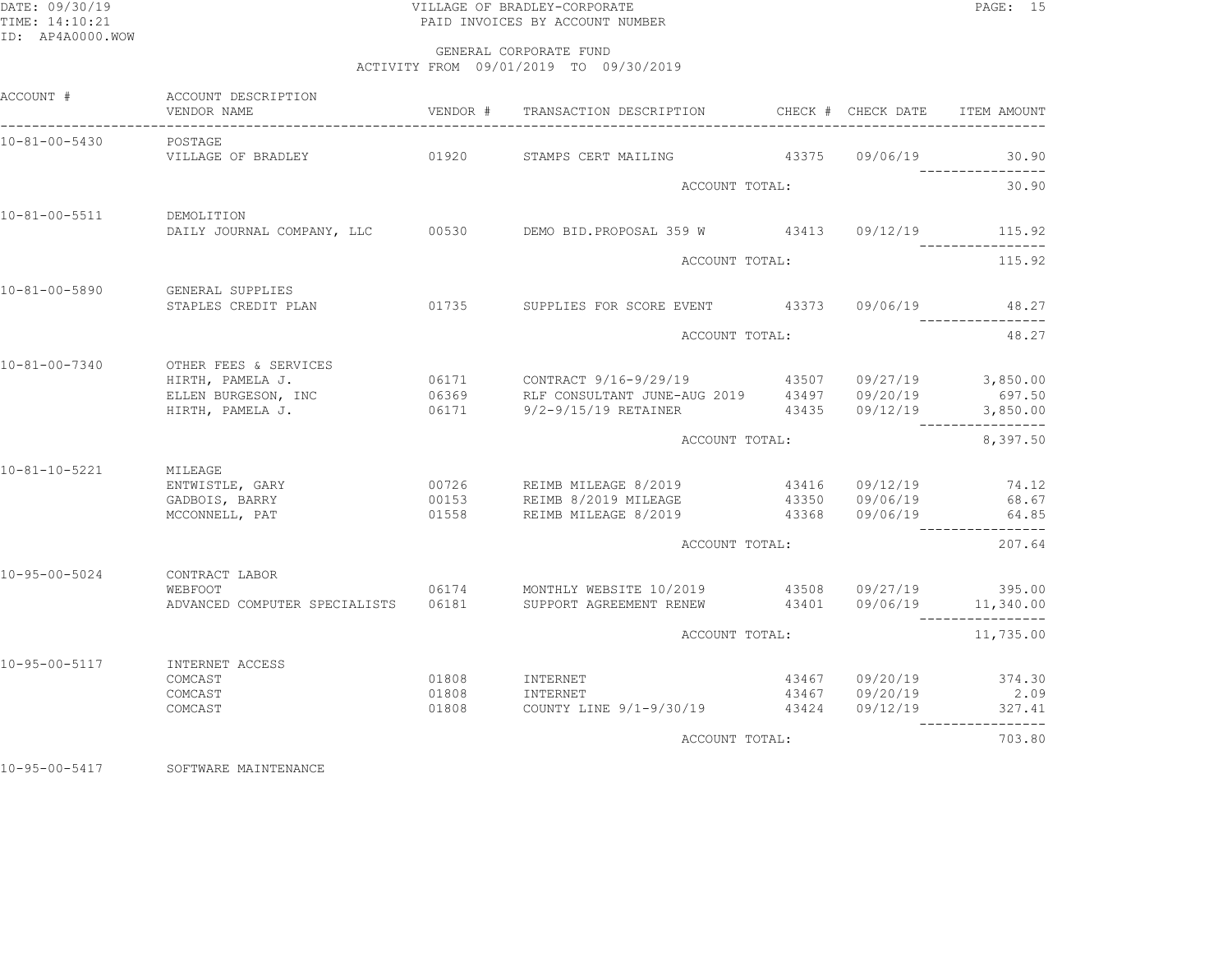## DATE: 09/30/19 PAGE: 16 TIME: 14:10:21 PAID INVOICES BY ACCOUNT NUMBER

### GENERAL CORPORATE FUNDACTIVITY FROM 09/01/2019 TO 09/30/2019

| ACCOUNT #     | ACCOUNT DESCRIPTION<br>VENDOR NAME | VENDOR # | TRANSACTION DESCRIPTION      | CHECK # | CHECK DATE | ITEM AMOUNT |
|---------------|------------------------------------|----------|------------------------------|---------|------------|-------------|
| 10-95-00-5417 | SOFTWARE MAINTENANCE               |          |                              |         |            |             |
|               | ADVANCED COMPUTER SPECIALISTS      | 06181    | 9/19-10/19/19 PROOFPOINT     | 43509   | 09/27/19   | 379.00      |
|               | AMERICAN EXPRESS                   | 00008    | ANNUAL SUBSCRIPTION SOFTWARE | 43410   | 09/12/19   | 254.87      |
|               | ADVANCED COMPUTER SPECIALISTS      | 06181    | 8/19-9/19/19 PROOFPRINT      | 43401   | 09/06/19   | 379.00      |
|               |                                    |          | ACCOUNT TOTAL:               |         |            | 1,012.87    |
| 10-95-00-5420 | DEPARTMENT PROJECTS                |          |                              |         |            |             |
|               | ELLIOT, LAURA                      | 03633    | AUG WEBSITE                  | 43387   | 09/06/19   | 195.00      |
|               | WEBFOOT                            | 06174    | 2ND HALF FOR NEW WEBSITE &   | 43400   | 09/06/19   | 5,267.50    |
|               |                                    |          | ACCOUNT TOTAL:               |         |            | 5,462.50    |
|               |                                    |          | GENERAL CORPORATE FUND       |         |            | 460,053.20  |

================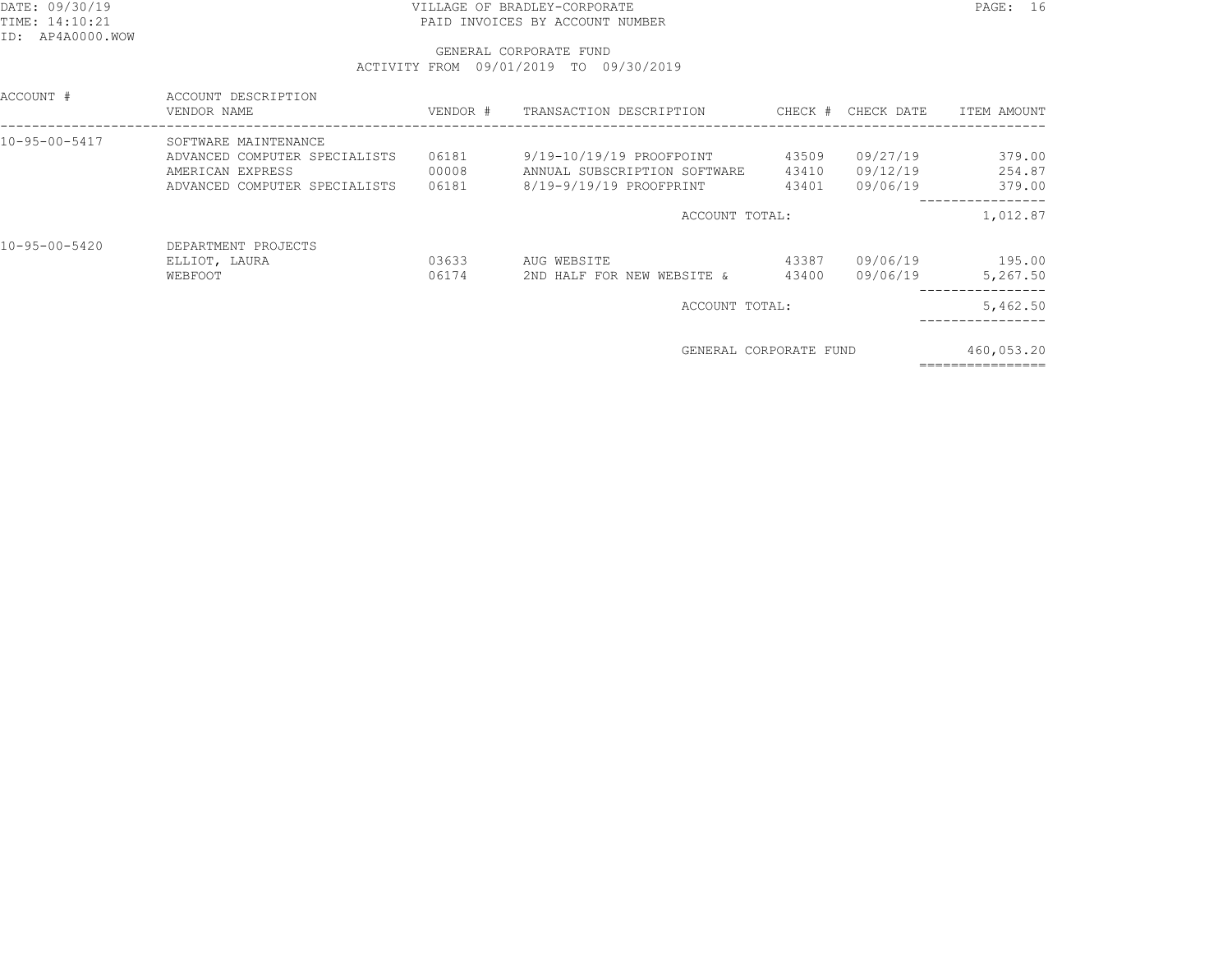### DATE: 09/30/19 PAGE: 17 TIME: 14:10:21 PAID INVOICES BY ACCOUNT NUMBER

### CAPITAL PROJECTS FUNDACTIVITY FROM 09/01/2019 TO 09/30/2019

| ACCOUNT #     | ACCOUNT DESCRIPTION<br>VENDOR NAME                                    | VENDOR #       | TRANSACTION DESCRIPTION                         | CHECK #               | CHECK DATE           | ITEM AMOUNT           |
|---------------|-----------------------------------------------------------------------|----------------|-------------------------------------------------|-----------------------|----------------------|-----------------------|
| 20-01-00-5330 | EQUIPMENT PURCHASE<br>AMERICAN EXPRESS<br>SCHMIDY'S MACHINERY COMPANY | 00008<br>06368 | DEPOSIT FOR BUCKET TRK<br>PURCHASE BUCKET TRUCK | 43410<br>43345        | 09/12/19<br>09/01/19 | 1,000.00<br>41,163.00 |
|               |                                                                       |                | ACCOUNT TOTAL:                                  |                       |                      | 42,163.00             |
|               |                                                                       |                |                                                 | CAPITAL PROJECTS FUND |                      | 42,163.00             |

================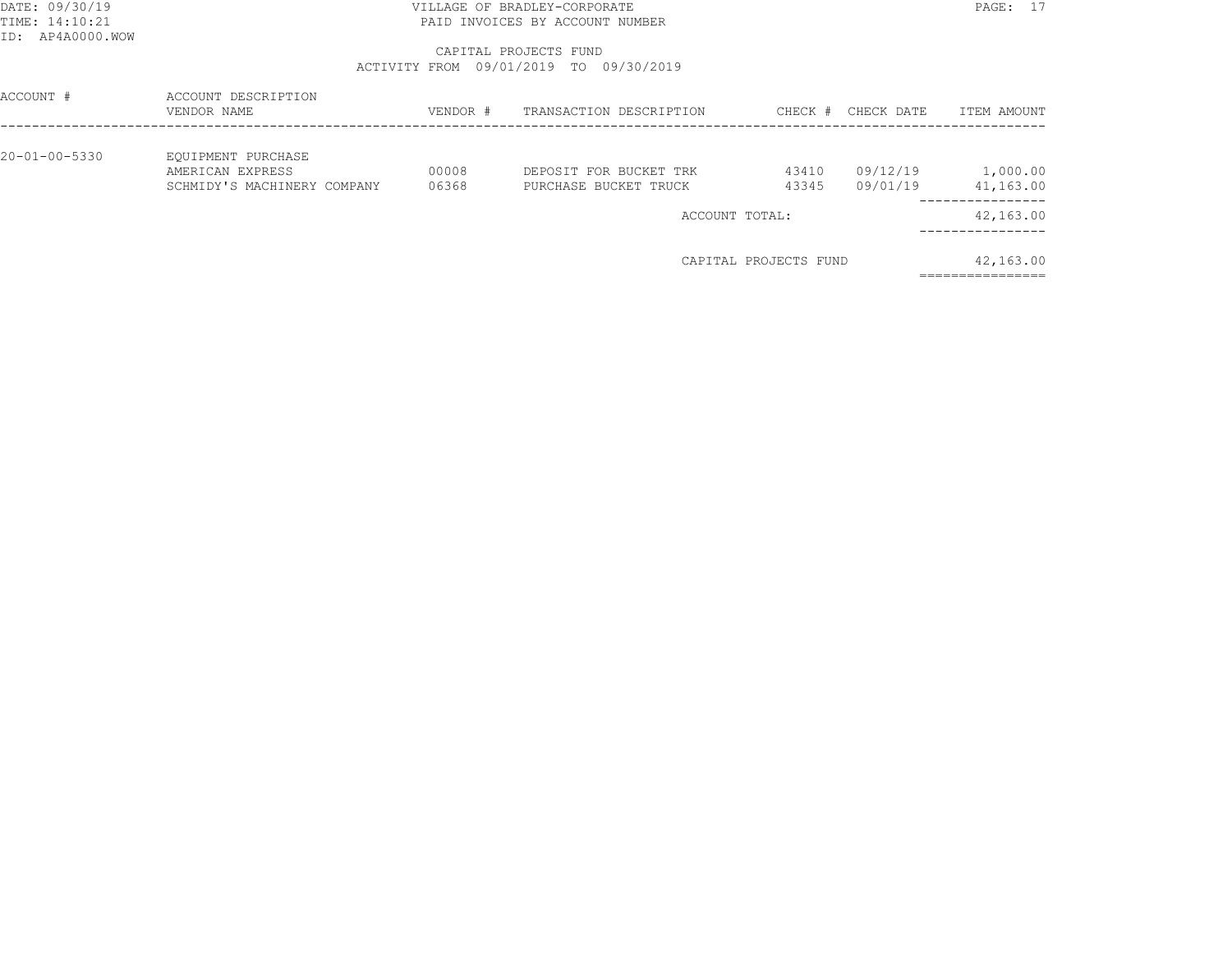### DATE: 09/30/19 PAGE: 18 TIME: 14:10:21 PAID INVOICES BY ACCOUNT NUMBER

### RETIREMENT INSURANCEACTIVITY FROM 09/01/2019 TO 09/30/2019

| ACCOUNT #             | ACCOUNT DESCRIPTION<br>VENDOR NAME                                                                                                                                         |                |                                                                                                               |                                  |                      |                                                                         |
|-----------------------|----------------------------------------------------------------------------------------------------------------------------------------------------------------------------|----------------|---------------------------------------------------------------------------------------------------------------|----------------------------------|----------------------|-------------------------------------------------------------------------|
| $31 - 01 - 00 - 6046$ | RETIREE DENTAL INSURANCE<br>BLUE CROSS BLUE SHIELD<br>00310                                                                                                                |                | BLUE CROSS BLUE SHIELD 00310 DENTAL INS 10/2019 RETIREES 43498 09/27/19 2,651.61<br>DENTAL 9/2019 RETIREES    |                                  | 43352 09/06/19       | 2,458.77                                                                |
|                       |                                                                                                                                                                            |                | ACCOUNT TOTAL:                                                                                                |                                  |                      | 5,110.38                                                                |
| $31 - 01 - 00 - 6047$ | RETIREE LIFE INSURANCE<br>DEARBORN NATIONAL                                                                                                                                |                | 03135 LIFE INS RETIREES 10/2019 43472 09/20/19                                                                |                                  |                      | 562.40                                                                  |
|                       |                                                                                                                                                                            |                | ACCOUNT TOTAL:                                                                                                |                                  |                      | -----------<br>562.40                                                   |
| $31 - 01 - 00 - 6050$ | RETIREE MEDICAL INSURANCE<br>BLUE CROSS BLUE SHIELD<br>00310                                                                                                               |                | BLUE CROSS BLUE SHIELD 60310 MEDICAL INS 10/2019 RETIREES 43498 09/27/19 47,263.75<br>MEDICAL 9/2019 RETIREES |                                  | 43352 09/06/19       | 43,273.90                                                               |
|                       |                                                                                                                                                                            |                | ACCOUNT TOTAL:                                                                                                |                                  |                      | 90,537.65                                                               |
| $31 - 01 - 00 - 6055$ | OPTIONAL INSURANCE PREMIUMS<br>AMERICAN HERITAGE LIFE INS CO<br>AMERICAN HERITAGE LIFE INS CO<br>NEW YORK LIFE INSURANCE CO. 01499<br>FIDELITY SECURITY LIFE INS. CO 03634 | 00083<br>00083 | OPT INS 9/2019 RETIREES<br>OPT INS 8/2019 RETIREE<br>OPT INS BARBER 8/2019<br>OPT EYE INS RETIREE 9/2019      | 43411<br>43346<br>43366<br>43388 | 09/06/19<br>09/06/19 | 09/12/19 119.68<br>09/06/19 49.15<br>9.99<br>112.32<br>---------------- |
|                       |                                                                                                                                                                            |                | ACCOUNT TOTAL:                                                                                                |                                  |                      | 291.14                                                                  |
|                       |                                                                                                                                                                            |                | RETIREMENT INSURANCE                                                                                          |                                  |                      | 96,501.57                                                               |
|                       |                                                                                                                                                                            |                |                                                                                                               |                                  |                      | ================                                                        |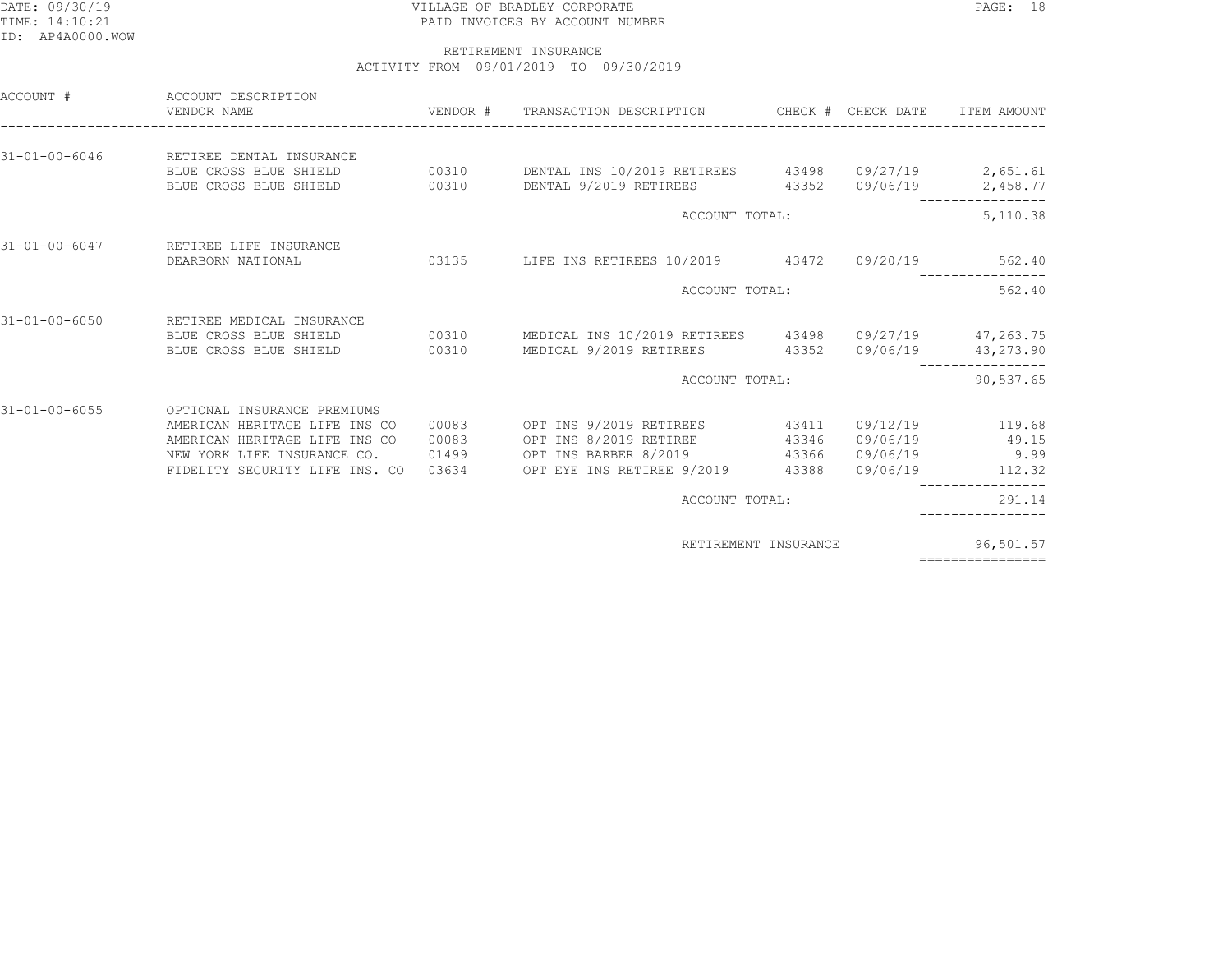### DATE: 09/30/19 PAGE: 19 TIME: 14:10:21 PAID INVOICES BY ACCOUNT NUMBER

# MOTOR FUEL TAX FUNDACTIVITY FROM 09/01/2019 TO 09/30/2019

| ACCOUNT #     | ACCOUNT DESCRIPTION<br>VENDOR NAME                                                                                   | VENDOR #                | TRANSACTION DESCRIPTION                                                | CHECK #                 | CHECK DATE                       | ITEM AMOUNT                         |
|---------------|----------------------------------------------------------------------------------------------------------------------|-------------------------|------------------------------------------------------------------------|-------------------------|----------------------------------|-------------------------------------|
| 65-00-00-5320 | ANNUAL MAINTENANCE-CONTRACTORS<br>GALLAGHER ASPHALT CORP<br>GALLAGHER ASPHALT CORP<br>KANKAKEE CO HIGHWAY DEPARTMENT | 00729<br>00729<br>01181 | MFT WORK ASPHALT PORTION<br>MFT WORK CONCRETE PORTION<br>ROAD STRIPING | 43449<br>43449<br>43360 | 09/20/19<br>09/20/19<br>09/06/19 | 288,104.55<br>50,604.60<br>6,698.87 |
|               |                                                                                                                      |                         | ACCOUNT TOTAL:                                                         |                         |                                  | 345,408.02                          |
|               |                                                                                                                      |                         |                                                                        | MOTOR FUEL TAX FUND     |                                  | 345,408.02                          |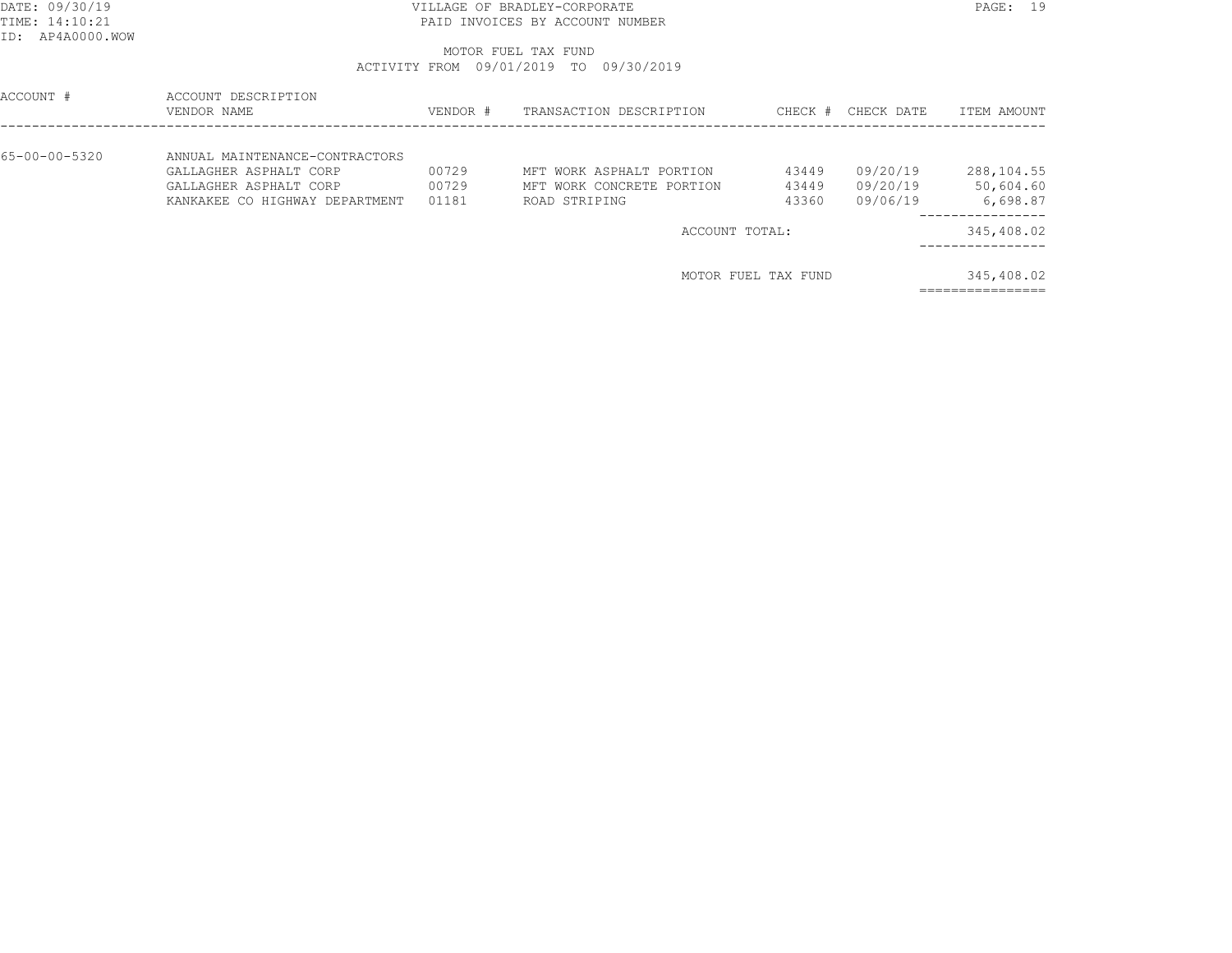## DATE: 09/30/19 PAGE: 20 PAGE: 20 TIME: 14:10:21 PAID INVOICES BY ACCOUNT NUMBER

 FIRE PENSION FUNDACTIVITY FROM 09/01/2019 TO 09/30/2019

| ACCOUNT #     | ACCOUNT DESCRIPTION<br>VENDOR NAME          | VENDOR # | TRANSACTION DESCRIPTION | CHECK # | CHECK DATE | ITEM AMOUNT                |
|---------------|---------------------------------------------|----------|-------------------------|---------|------------|----------------------------|
| 71-77-00-7340 | OTHER FEES & SERVICES<br>CAPITAL GAINS, INC | 03629    | INVESTMENT MANAGER FEE  | 43386   | 09/06/19   | 1,645.00<br>-------------- |
|               |                                             |          | ACCOUNT TOTAL:          |         |            | 1,645.00<br>------------   |
|               |                                             |          | FIRE PENSION FUND       |         |            | 1,645.00                   |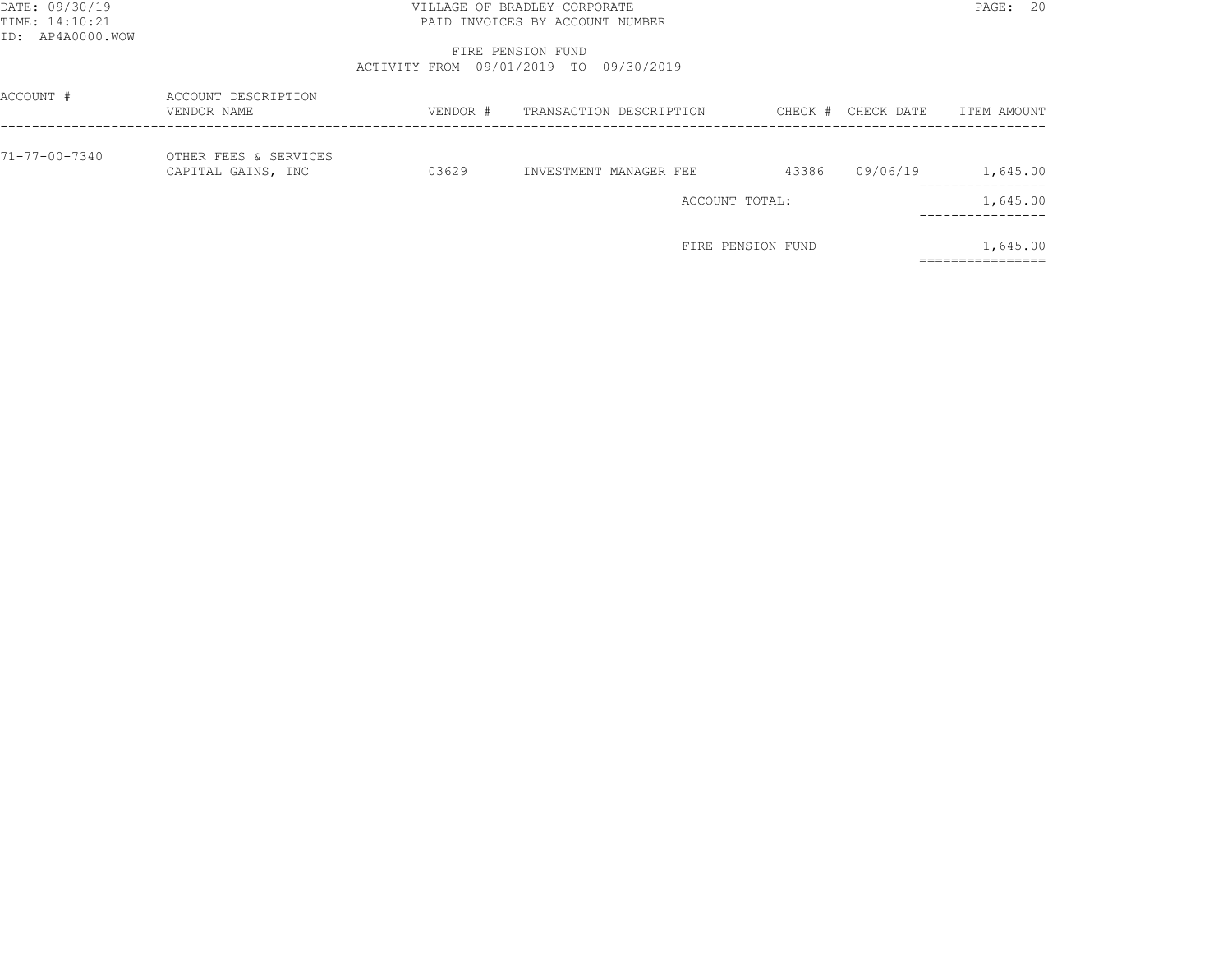### DATE: 09/30/19 PAGE: 21 PAGE: 21 TIME: 14:10:21 PAID INVOICES BY ACCOUNT NUMBER

SEWER FUND

ACTIVITY FROM 09/01/2019 TO 09/30/2019

| ACCOUNT #               | ACCOUNT DESCRIPTION<br>VENDOR NAME                           | VENDOR # | TRANSACTION DESCRIPTION CHECK # CHECK DATE                                                                                                                             |  |                | ITEM AMOUNT                |
|-------------------------|--------------------------------------------------------------|----------|------------------------------------------------------------------------------------------------------------------------------------------------------------------------|--|----------------|----------------------------|
| 80-02-00-6046           | DENTAL INSURANCE                                             |          |                                                                                                                                                                        |  |                |                            |
|                         |                                                              |          | BLUE CROSS BLUE SHIELD 00310 DENTAL INS 10/2019 SEWER 43498 09/27/19 354.39<br>BLUE CROSS BLUE SHIELD 00310 DENTAL 9/2019 SEWER 43352 09/06/19 354.39                  |  |                |                            |
|                         |                                                              |          | ACCOUNT TOTAL:                                                                                                                                                         |  |                | ________________<br>708.78 |
|                         | 80-02-00-6047 LIFE & DISABILITY INSURANCE                    |          |                                                                                                                                                                        |  |                |                            |
|                         | DEARBORN NATIONAL                                            |          | 03135 LIFE INS SEWER 10/2019 43472 09/20/19 73.00                                                                                                                      |  |                |                            |
|                         |                                                              |          | ACCOUNT TOTAL:                                                                                                                                                         |  |                | 73.00                      |
| 80-02-00-6050           | MEDICAL INSURANCE-VILLAGE<br>BLUE CROSS BLUE SHIELD          |          |                                                                                                                                                                        |  |                |                            |
| BLUE CROSS BLUE SHIELD  |                                                              |          | 00310 MEDICAL INS 10/2019 SEWER 43498 09/27/19 7,555.14<br>00310 MEDICAL 9/2019 SEWER 43352 09/06/19 7,555.14<br>--------------                                        |  |                |                            |
|                         |                                                              |          | ACCOUNT TOTAL:                                                                                                                                                         |  |                | 15,110.28                  |
| 80-65-00-4410 USAGE FEE |                                                              |          | 06700 REFUND FINAL ACCOUNT 43405 09/06/19                                                                                                                              |  |                | 20.52                      |
| ADAME, EUGENE           |                                                              |          |                                                                                                                                                                        |  |                |                            |
|                         |                                                              |          | ACCOUNT TOTAL:                                                                                                                                                         |  |                | 20.52                      |
| 80-65-00-5110           | TELEPHONE-OFFICE<br>AT&T/DEPT PHONES                         | 00115    | 815-932-4085 8/19-9/18/19 43347 09/06/19                                                                                                                               |  |                | 77.68                      |
|                         | AT&T/DEPT PHONES                                             |          |                                                                                                                                                                        |  |                | 77.68                      |
|                         | AT&T/DEPT PHONES                                             |          | 00115             815–933–0845  8/25–9/24/19                 43347        09/06/19<br>00115              815–933–1412  8/25–9/24/19               43347       09/06/19 |  |                | 77.68                      |
|                         | AT&T                                                         | 05071    | SEWER 5%                                                                                                                                                               |  | 43394 09/06/19 | 38.07<br>________________  |
|                         |                                                              |          | ACCOUNT TOTAL:                                                                                                                                                         |  |                | 271.11                     |
| $80 - 65 - 00 - 5120$   | ELECTRIC                                                     |          |                                                                                                                                                                        |  |                |                            |
|                         | CONSTELLATION NEWENERGY, INC<br>CONSTELLATION NEWENERGY, INC | 03200    | 03200 1400 RIVERLANE 7/31-8/29/19 43473 09/20/19 65.97<br>410 CARDINAL 7/31-8/29/19 43427 09/12/19                                                                     |  |                | 354.38                     |
|                         |                                                              |          | CONSTELLATION NEWENERGY, INC 03200 1423 W BROOKMONT SHED 43378 09/06/19                                                                                                |  |                | 29.56                      |
|                         | CONSTELLATION NEWENERGY, INC                                 | 03200    | 459 HILLTOP REAR 7/30-8/28/19  43378  09/06/19                                                                                                                         |  |                | 29.56                      |
|                         |                                                              |          | ACCOUNT TOTAL:                                                                                                                                                         |  |                | 479.47                     |
| 80-65-00-5140           | WATER & SEWER                                                |          |                                                                                                                                                                        |  |                |                            |
|                         | AQUA OF ILLINOIS, INC.                                       |          |                                                                                                                                                                        |  |                | 23.66<br>60.65             |
|                         |                                                              |          | ACCOUNT TOTAL:                                                                                                                                                         |  |                | ----------------<br>84.31  |

80-65-00-5220 VEHICLE FUEL, GAS, OIL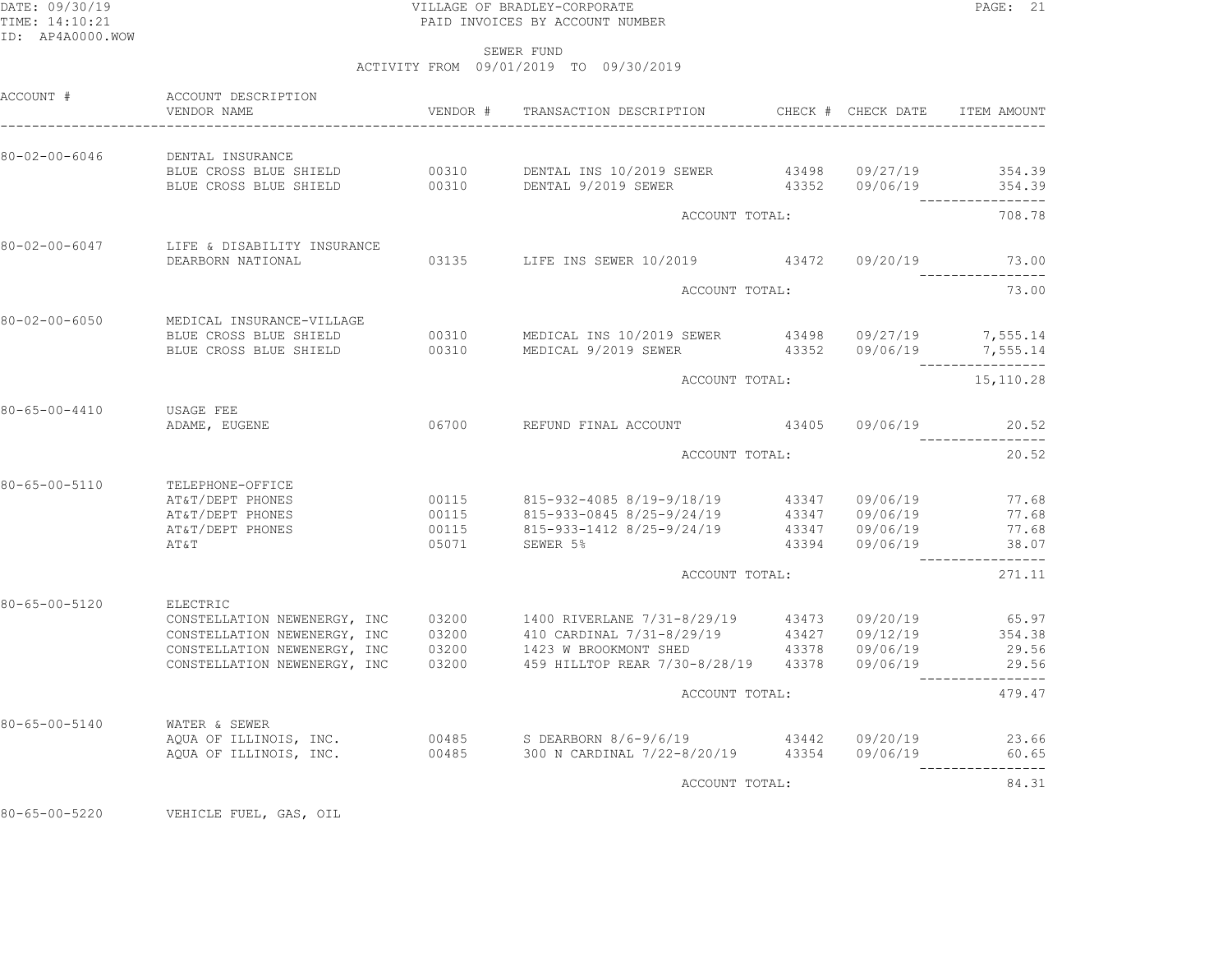### DATE: 09/30/19 PAGE: 22 TIME: 14:10:21 PAID INVOICES BY ACCOUNT NUMBER

 SEWER FUNDACTIVITY FROM 09/01/2019 TO 09/30/2019

| ACCOUNT #             | ACCOUNT DESCRIPTION<br>VENDOR NAME<br>_________________                                                                  |                |                                                                                  |       |                | ITEM AMOUNT                                                        |
|-----------------------|--------------------------------------------------------------------------------------------------------------------------|----------------|----------------------------------------------------------------------------------|-------|----------------|--------------------------------------------------------------------|
| 80-65-00-5220         | VEHICLE FUEL, GAS, OIL<br>WEX BANK<br>WEX BANK                                                                           |                | 04059 SEWER FUEL 8/2019<br>04059 REBATE                                          |       | 43393 09/06/19 | 43393 09/06/19 317.17<br>$-5.15$<br>----------------               |
|                       |                                                                                                                          |                | ACCOUNT TOTAL:                                                                   |       |                | 312.02                                                             |
| 80-65-00-7340         | OTHER FEES & SERVICES<br>HARRIS/MSI<br>AMALGAMATED BANK OF CHICAGO 05043 ANNUAL BOND FEE<br>THIRD MILLENNIUM ASSOCIATES, |                | 01411 I-CONNECT 8/2019<br>04005 8/2019 SEWER BILL PRINTING 43430 09/12/19 868.47 |       |                | 43460 09/20/19 292.64<br>43486 09/20/19 475.00<br>---------------- |
|                       |                                                                                                                          |                | ACCOUNT TOTAL:                                                                   |       |                | 1,636.11                                                           |
|                       | 80-65-00-7343 LIEN FILING FEE<br>VILLAGE OF BRADLEY                                                                      |                | 01920 RECORING LIENS 43375 09/06/19 329.00                                       |       |                | --------------                                                     |
|                       |                                                                                                                          |                | ACCOUNT TOTAL:                                                                   |       |                | 329.00                                                             |
| 80-65-00-7550         | METRO SEWER SERVICE<br>KANKAKEE RIVER METRO AGENCY 01214 SEWER O&M FOR 9/2019 43420 09/12/19 105,600.00                  |                |                                                                                  |       |                |                                                                    |
|                       |                                                                                                                          |                | ACCOUNT TOTAL:                                                                   |       |                | 105,600.00                                                         |
| $80 - 65 - 01 - 5109$ | TELEPHONE-MOBILE<br>VERIZON WIRELESS                                                                                     |                | 00116 SEWER CELLS 8/20-9/19/19 43349 09/06/19 123.24                             |       |                |                                                                    |
|                       |                                                                                                                          |                | ACCOUNT TOTAL:                                                                   |       |                | 123.24                                                             |
| $80 - 65 - 81 - 5310$ | EOUIPMENT REPAIR<br>OMNI-SITE.NET                                                                                        |                | 01534 UPDATED COMMUNICATION 43462 09/20/19 4,009.28                              |       |                |                                                                    |
|                       |                                                                                                                          |                | ACCOUNT TOTAL:                                                                   |       |                | 4,009.28                                                           |
| $80 - 65 - 81 - 5420$ | DEPARTMENT PROJECTS                                                                                                      |                |                                                                                  |       |                |                                                                    |
|                       |                                                                                                                          |                | ACCOUNT TOTAL:                                                                   |       |                | 131.82                                                             |
| 80-65-81-5815         | SEWER MAIN MAINTENANCE<br>EJ USA, INC<br>RJN GROUP INC<br>RJN GROUP INC<br>RJN GROUP INC                                 | 05092<br>05092 | 2019 SSES                                                                        | 43488 | 09/20/19       | 14,659.50                                                          |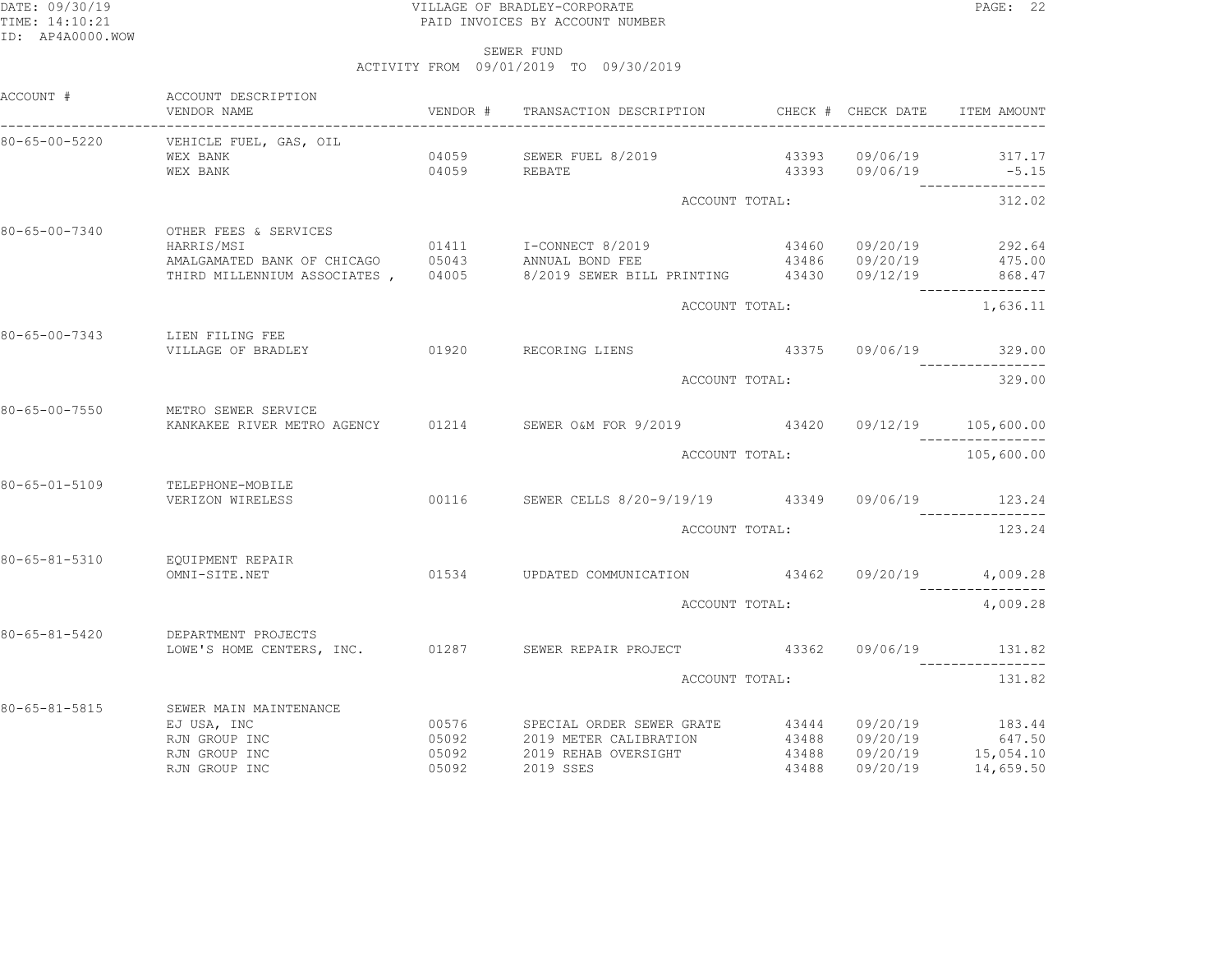### DATE: 09/30/19 PAGE: 23 TIME: 14:10:21 PAID INVOICES BY ACCOUNT NUMBER

 SEWER FUNDACTIVITY FROM 09/01/2019 TO 09/30/2019

| ACCOUNT #             | ACCOUNT DESCRIPTION<br>VENDOR NAME                                                                                     |                         |                                     |                         |                                  | ITEM AMOUNT                           |
|-----------------------|------------------------------------------------------------------------------------------------------------------------|-------------------------|-------------------------------------|-------------------------|----------------------------------|---------------------------------------|
| $80 - 65 - 81 - 5815$ | SEWER MAIN MAINTENANCE<br>CORE CONSTRUCTION &                                                                          | 06081                   | CONCRETE                            | 43491                   | 09/20/19                         | 355.00<br>. _ _ _ _ _ _ _ _ _ _ _ _ _ |
|                       |                                                                                                                        |                         | ACCOUNT TOTAL:                      |                         |                                  | 30,899.54                             |
| $80 - 65 - 81 - 5890$ | GENERAL SUPPLIES<br>HD SUPPLY FACILITIES MAINT LTD<br>HD SUPPLY FACILITIES MAINT LTD<br>HD SUPPLY FACILITIES MAINT LTD | 01721<br>01721<br>01721 | LOCATING SUPPLIES<br>FLAGS<br>PAINT | 43465<br>43371<br>43371 | 09/20/19<br>09/06/19<br>09/06/19 | 698.40<br>277.78<br>73.95             |
|                       |                                                                                                                        |                         | ACCOUNT TOTAL:                      |                         |                                  | 1,050.13                              |
| $80 - 65 - 81 - 7555$ | CHEMICALS<br>QUALITY CHEMICAL CO. MIDWEST 03524                                                                        |                         | SEWER MAINT CHEMICALS               | 43479                   | 09/20/19                         | 3,787.06                              |
|                       |                                                                                                                        |                         | ACCOUNT TOTAL:                      |                         |                                  | 3,787.06                              |
|                       |                                                                                                                        |                         | SEWER FUND                          |                         |                                  | 164,625.67<br>-------------           |